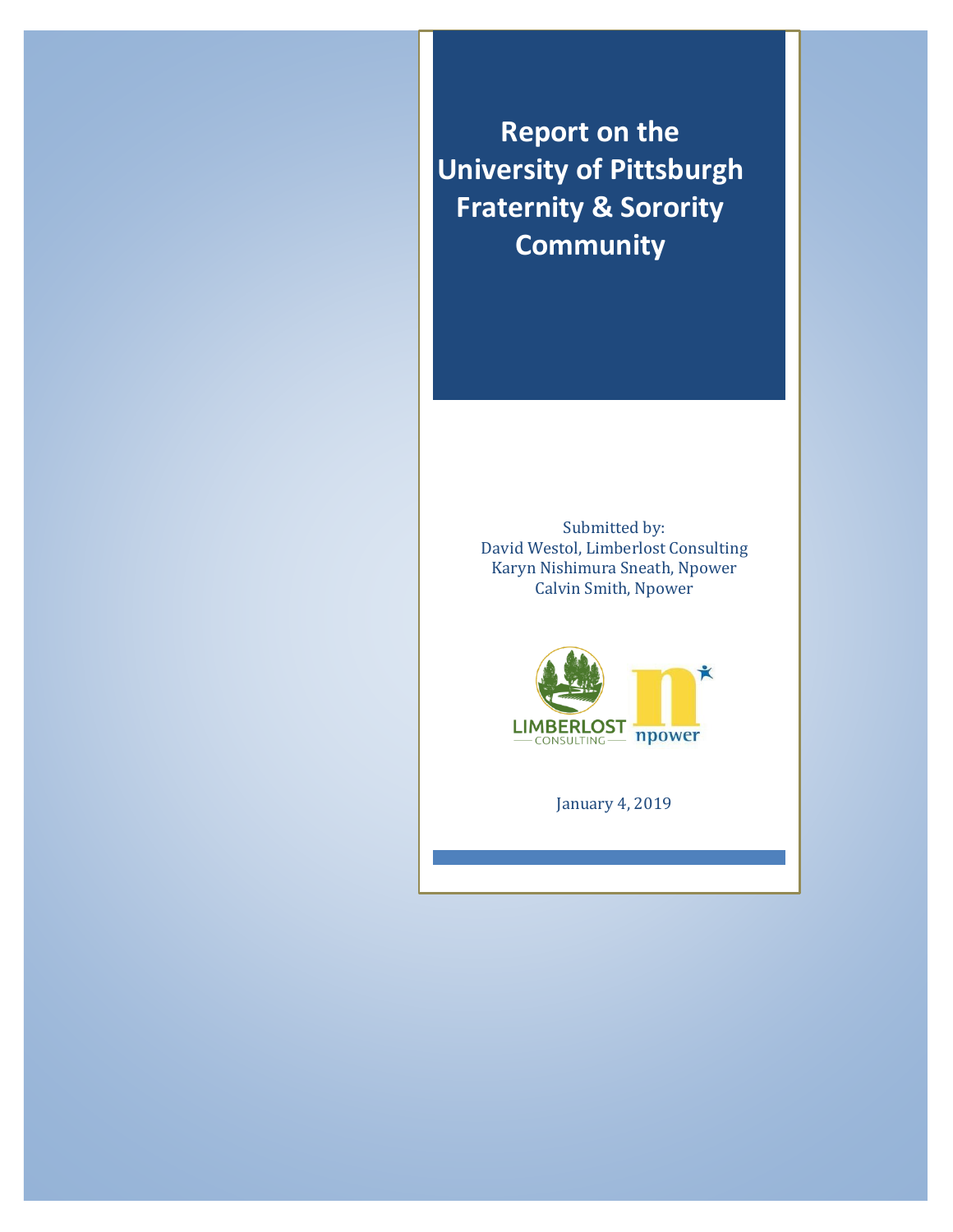### **INTRODUCTION**

Founded in 1787, The University of Pittsburgh (Pitt) is an academically rigorous institution. The *[U.S. News and World 2019 Report](https://www.usnews.com/best-colleges/university-of-pittsburgh-3379/overall-rankings)* ranked Pitt number 26th (tie) in **top public schools** and 70th (tie) in national universities.

The fraternity/sorority community has a longstanding relationship with the University dating back to the 19th century. Delta Tau Delta was the first North American Interfraternity Conference (NIC) fraternity, established in 1864 on campus. Alpha Phi Alpha was the first National Pan-Hellenic Council, Inc. (NPHC) organization to be founded at Pitt in 1909. Zeta Tau Alpha and Kappa Alpha Theta became the first National Panhellenic Conference (NPC) chapters in 1915.

### **Current Fraternity/Sorority Life Membership**

Membership (according to Spring 2018 grade reports):

# **National Pan-Hellenic Council (NPHC)**: Total 37

Six chapters ranging from 1-10 members (Fall 2018 - 17 members)

### **Collegiate Panhellenic Association (Panhellenic)**: Total 1302

Eleven (11) chapters ranging from 68-136 members Members are from NPC organizations; includes Phi Sigma Rho, a STEM-based social sorority

### **Interfraternity Council (IFC)**: Total 946

Eighteen (18) chapters ranging from 8-122 members Members are from NIC organizations; includes Sigma Beta Rho, multicultural fraternity

### **Snapshot of Fraternity/Sorority Life Advisement**

The advisement of fraternity/sorority life is housed in the Office of Cross Cultural and Leadership Development (CCLD). Staff in that department also support international students; promote social justice among students, faculty, and staff; and advise student organizations, and coordinate **leadership programming** year-round for undergraduate students.

The University of Pittsburgh fraternity and sorority chapters fall under the leadership of the Tri-Council (Collegiate Panhellenic Association, National Pan-Hellenic Council, Inc., and Interfraternity Council).

The community is currently guided and advised by a Coordinator of Fraternity and Sorority Life with five (5) years of student affairs experience which includes one (1) year at Pitt, an Associate Director of CCLD with 11 years of experience at Pitt, and a first-year graduate assistant.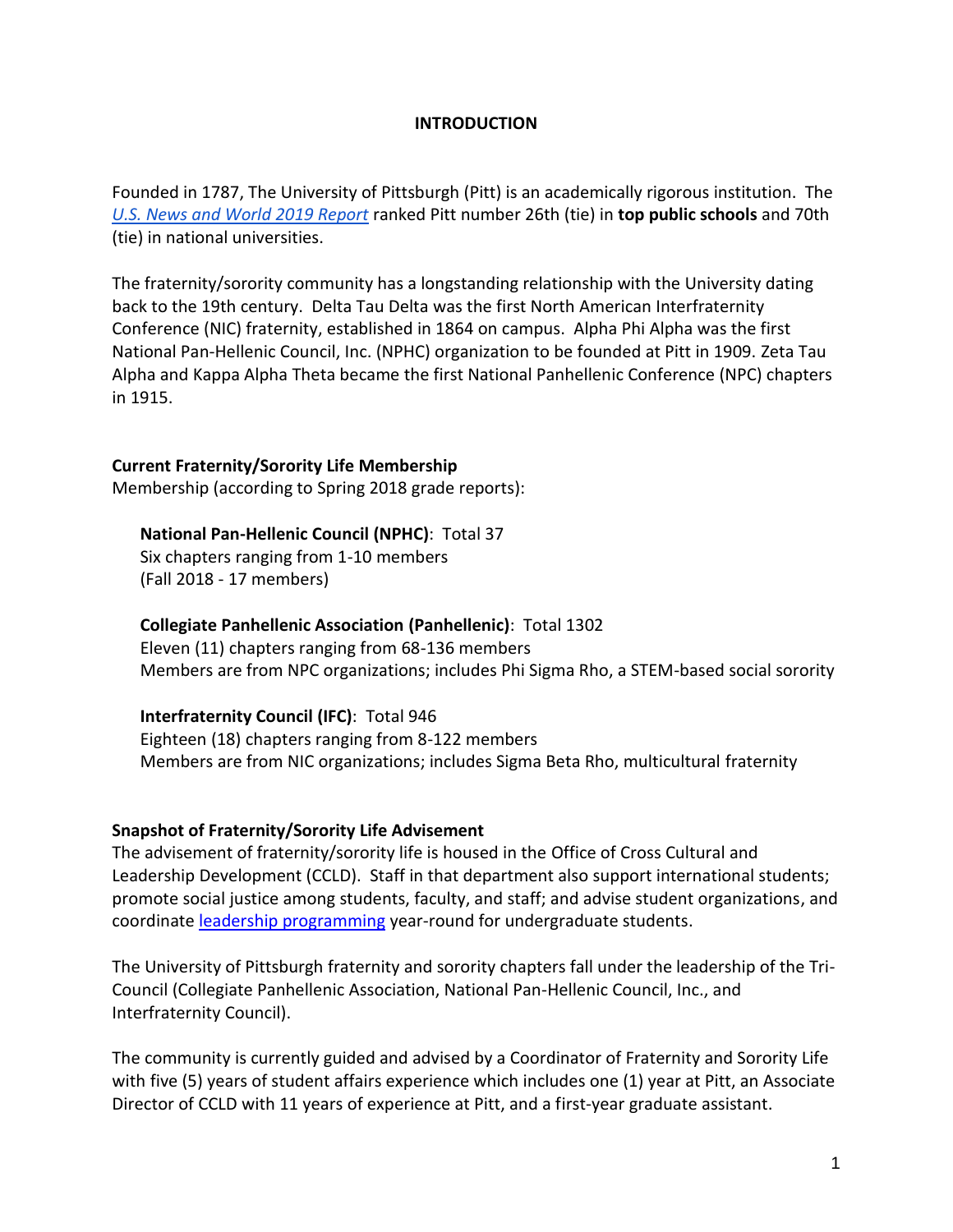# **METHODOLOGY**

As part of the fraternity/sorority life evaluation process, the CCLD staff invited an external review team to provide a baseline evaluation for continuous community improvement. Three (3) consultants from two companies, [Npower](http://npoweryourself.com/) and [Limberlost Consulting,](http://limberlostconsulting.com/) were invited to serve as partners and evaluators of the fraternal experience. The Npower interview team is represented by Karyn Nishimura Sneath (owner) and Calvin Smith (Npower associate and current Director of Fraternity and Sorority Life at Johns Hopkins University). Limberlost Consulting is represented by David Westol (owner). This third-party evaluation provided several stakeholder groups an initial opportunity to identify strengths, weaknesses, opportunities, and threats for transforming the fraternity/sorority culture and community.

### **Interview/Focus Group Process**

As part of the research, Npower and Limberlost Consulting conducted the following activities from November 12-20, 2018:

- 1. Reviewed fraternity/sorority community background materials from the University staff (policies, procedures, grade reports, incident reports, event announcements, and other relevant materials)
- 2. Solicited feedback from 35 fraternity/sorority headquarters' partners
- 3. Conducted seven individual interviews and 13 on-site focus group meetings
- 4. Interviewed 170 individuals in the following three categories:
	- a. **Students**: unaffiliated students, current Tri-Council officers, chapter presidents and officers, 1-2 year members, 3-4 year members
	- b. **University Stakeholders**: Senior student affairs staff, university community relations, housing operations, business and auxiliary services, Pitt Police, student affairs partners, university counsel, Professional Academic Mentors (PAM: campus volunteers serving as academic advisors to chapters), student conduct, diversity and inclusion, and Cross Cultural and Leadership Development.
	- c. **Alumni/ae:** local alumni volunteers, chapter advisors, and alumni/ae-at-large.

Interviewees and focus group participants were informed of the purpose of the study was to improve the fraternity/sorority experience so that it is healthier and less risky. They were assured that all names and identifying chapters would not be included in the report. This was done to create a trusting space for the participants to openly share their concerns, opinions, and issues. Exact quotations, without individual attributions, were noted from the meetings and inserted to amplify or illustrate issues identified in the report.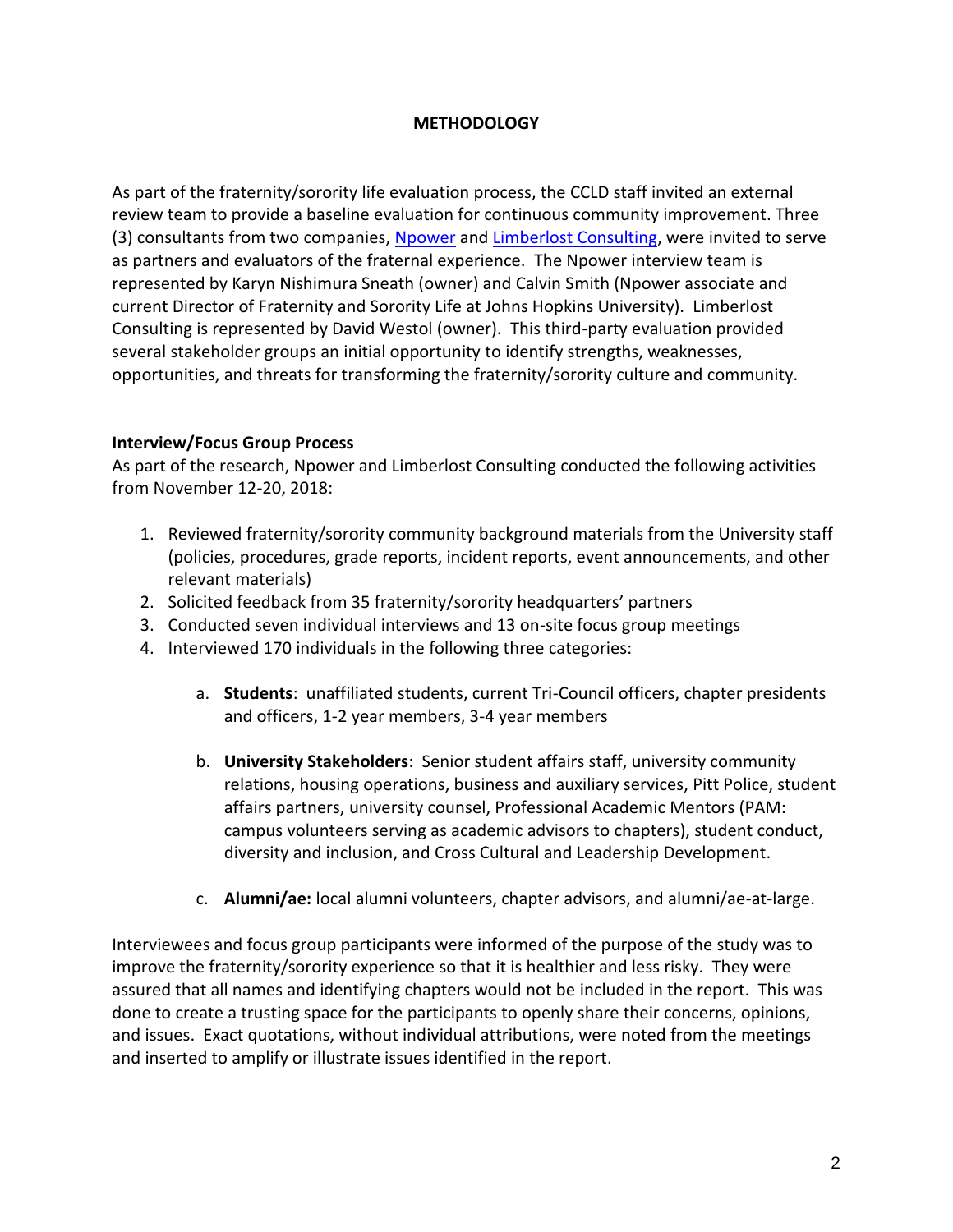The semi-structured interview format was used so information gathered from the initial interviews could focus and guide later interviews. As additional data were collected, and as the evaluators became more familiar with the nuances of the University, the interview questions became more directed.

### **PRESENTATION AND ANALYSIS OF DATA**

# **KEY THEMES: Strengths, Weaknesses and Threats, Opportunities for Improvement, and Options for Action**

This report outlines the strengths and opportunities for improvement of the University of Pittsburgh fraternity/sorority community. The following is a list of those related themes. Detailed descriptions are provided in each segment.

Weaknesses and threats, and opportunities for improvement were described to the email, interview, and focus group contributors on a sliding scale of risk and concern from weaknesses (small issues, irrelevant, or easy-to-change habits) to threats (large-scale, deep-set issues threatening the existence and future of the Greek community).

Interviewees were asked what they wanted for the future of the fraternity/sorority community. They offered programs, training, and other ideas as desired results and improvements. Those recommendations are included with the consulting team's list of options for action.

# **Strengths**

Participants were asked about strengths of the fraternity/sorority community, not individual chapters. For this report, at least 5 out of the 21 (24%) individual interviews and focus groups had to mention a topic before it was considered a strength. An additional strength, the positive relationship the fraternities/sororities have with law enforcement, was mentioned in four (4) interviews. The consultants chose to include that in the reports since it was unusually positive.

Six (6) key themes emerged. Below are those themes along with the number of groups who mentioned the theme.

- 1. Community Engagement 8
- 2. Brotherhood/Sisterhood/Relationships 7
- 3. Tri-Council 6
- 4. Leadership Experiences 6
- 5. University Expectations 6
- 6. Relationship with Police  $-4$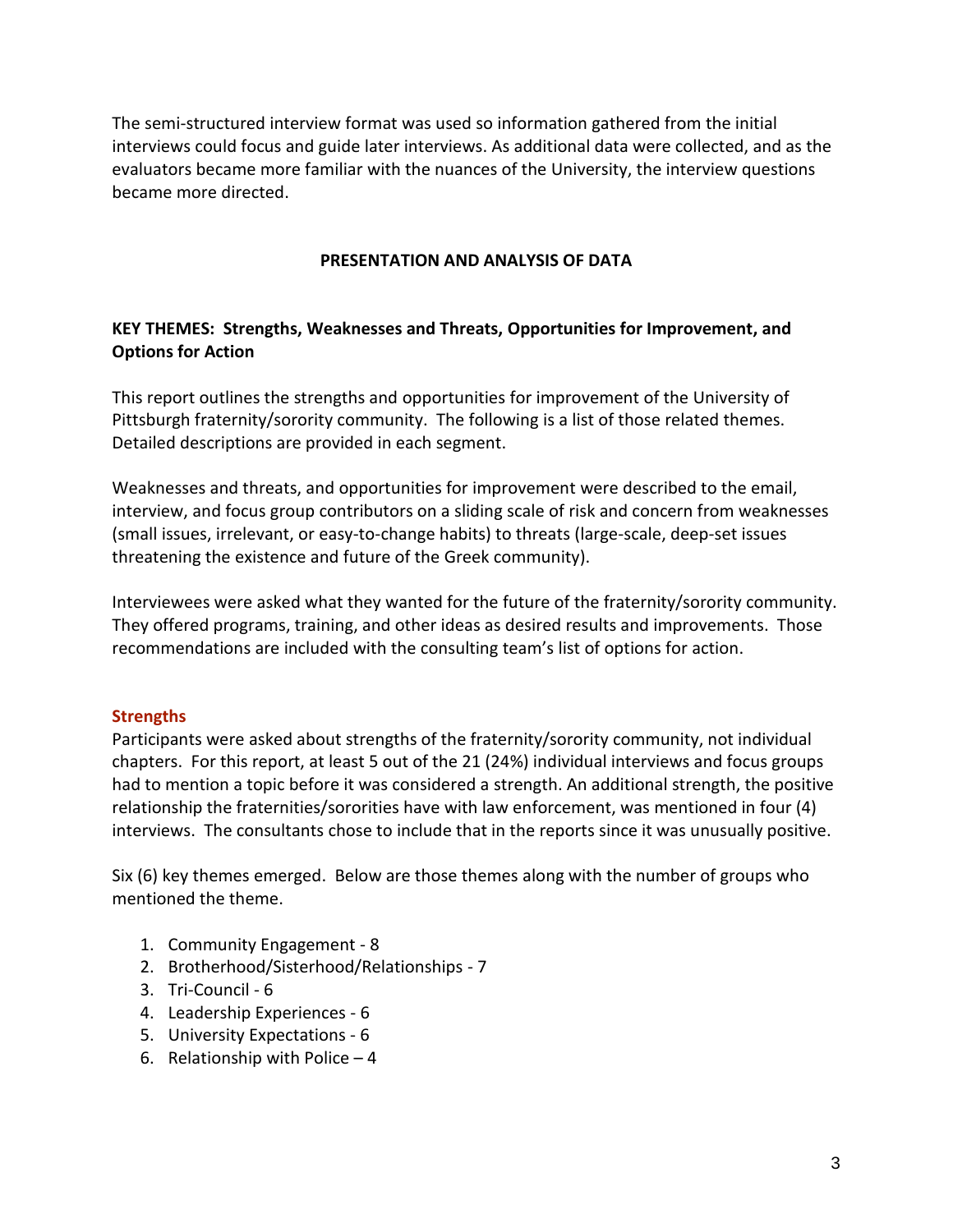### Additional Commentary:

The consultants wanted to make note of two issues. First, the unusual and fortunate support of the overall fraternal experience from the very top of the student affairs division and throughout the campus community; and second, the inter/national headquarters representatives' views on their own chapters' adherence to risk management policies.

More details on each theme follows.

# **1. Community Engagement**

With over 25,000 undergraduate students at Pitt, fraternities and sororities help make a large, urban university feel smaller. In almost all focus groups, members were often described as "engaged," "passionate," "involved," and "supportive" in the Pitt community and are visible at events. Fraternities and sororities contribute to the success of big campus events such as Pitt Dance Marathon and Pitt Make a Difference Day by participating in the events and raising money.

Staff, alumni, and the students themselves discussed the importance of philanthropy and the amount of money the community raises for their own inter/national organizations' causes as well as local organizations. The members shared they both enjoy and "support each others' philanthropy events."

Greek Week is focused on serving the Pittsburgh community. Chapter members raise money for the Children's Miracle Network of the Children's Hospital of Pittsburgh Foundation and blood drive efforts for Central Blood Bank through [Greek Sing.](https://www.studentaffairs.pitt.edu/ccld/fsl/greekweek/) Steel City [Step Show](https://www.studentaffairs.pitt.edu/ccld/fsl/greekweek/) is supported by Greek Week to raise money for student scholarships, but Steel City does not raise money for Central Blood Bank, nor does it occur during Greek Week proper.

In addition to the large fundraising activities, leaders quickly and efficiently create opportunities for community engagement. For example, the Panhellenic subgroup started a spontaneous Fall 2018 voter registration drive.

The fraternity/sorority community appears well-integrated into the overall Pitt student body. Students reported "enjoying meeting people in and out of Greek life."

### **2. Brotherhood/Sisterhood Relationships**

Relationships are core to the overall fraternity/sorority experience. The students at Pitt are finding deep friendships within their own chapters as well as some very good relationships with people from other chapters. Focus group student participants like how "everyone has a sense of trust with each other," and "I love seeing someone I know every day."

The Panhellenic sororities widely use the intervention of sober sisters at parties and are proud of the fact that they keep an eye out for each other. They believe their risk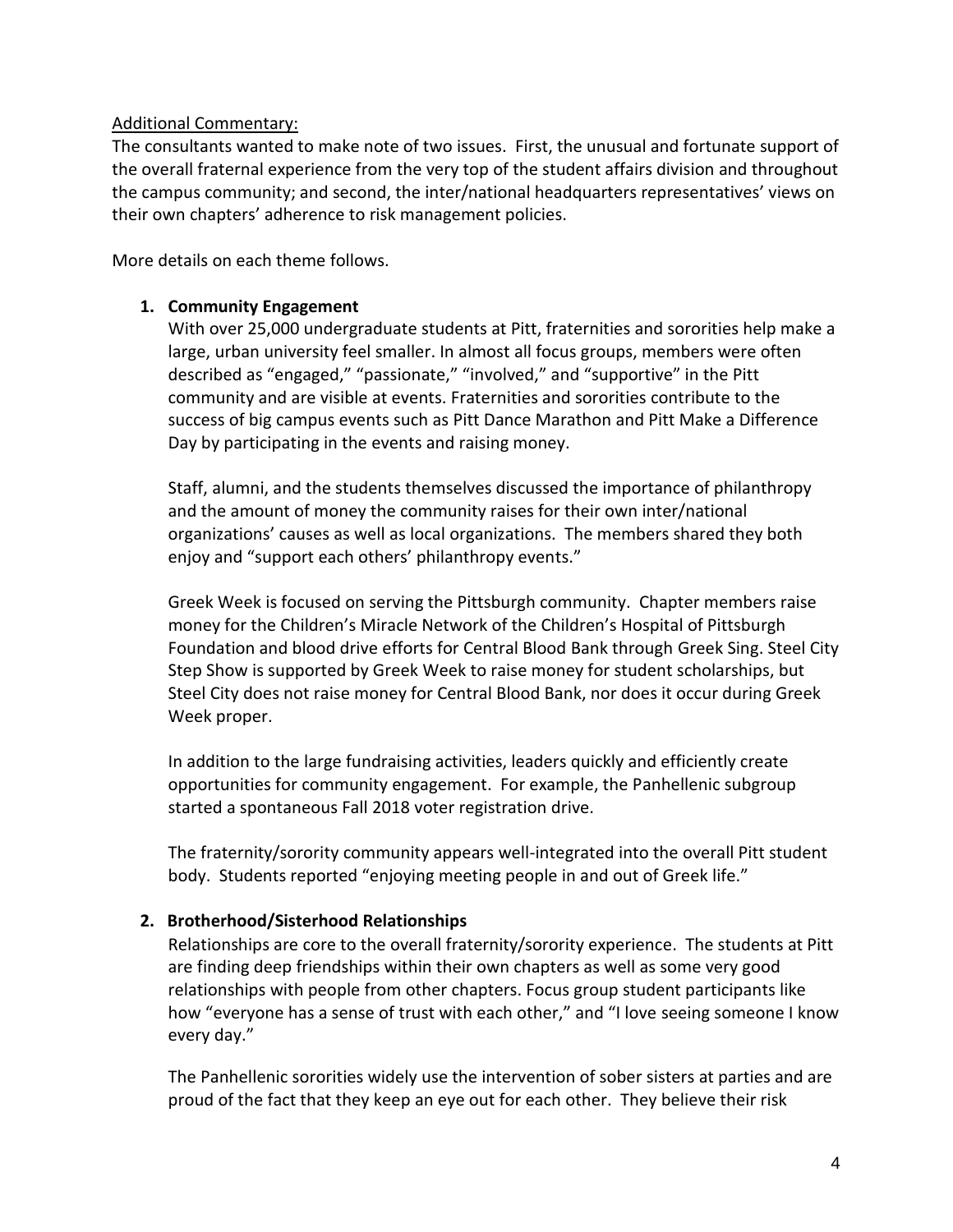management teams are effective because they work from relationships. Junior Panhellenic has been an effective vehicle for helping the community's newest members understand the power of Panhellenic relationships and future leadership.

The NPHC community is small and everyone knows each other. It is easy to keep tabs on each other and members have worked hard to support each other and attend all NPHC chapters' events.

While relationships appear to be strong and genuine in the Panhellenic and NPHC subcommunities, the men involved in the IFC chapters appear lethargic and unmotivated based on comments from other community members. Compared to their Panhellenic and NPHC counterparts, very few men in the IFC groups attended the focus groups. Peers within the IFC fraternity sub-community spoke of the lack of commitment and connection to others in their own IFC meetings, leading to miscommunications and lack of attendance.

### **3. Tri-Council**

Pitt intentionally established a Tri-Council consisting of the three fraternity/sorority governing councils. This is not a governing council but rather a coordinating organization/vehicle to create specific times for the governing leaders to communicate with each other and facilitate relationships among students and staff. This community strength was identified by those closest to understanding its purposes and benefits (CCLD staff, chapter advisors, governing council officers, and chapter presidents)**.**

Because of the Tri-Council, one chapter advisor noticed "more collaboration" among the councils. The Tri-Council leaders hold a retreat to start their office terms, and those plans and relationships begin to take hold immediately. The Family Dinner is an important initiative of the Tri-Council which keeps communication open and calendarizes time for purposeful conversation and relationship development. The meetings are informal and valuable. The council leaders themselves describe the Tri-Council as "genuinely supportive of each other," providing "good communication," and consisting of "strong relationships."

### **4. Leadership Experiences**

Student affairs staff and students alike discussed the leadership development opportunities fraternity and sorority chapters provide. Members are gaining relevant and marketable skills which strengthen their chapters, their individual leadership abilities, and thus, makes them more marketable in the job search process. Greeks are learning to work with others through committees, make difficult decisions with others, plan events and activities, budget appropriately, and motivate and empower others to do work. Staff in the career development office mentioned "leadership skills as key takeaways" from the fraternal experience.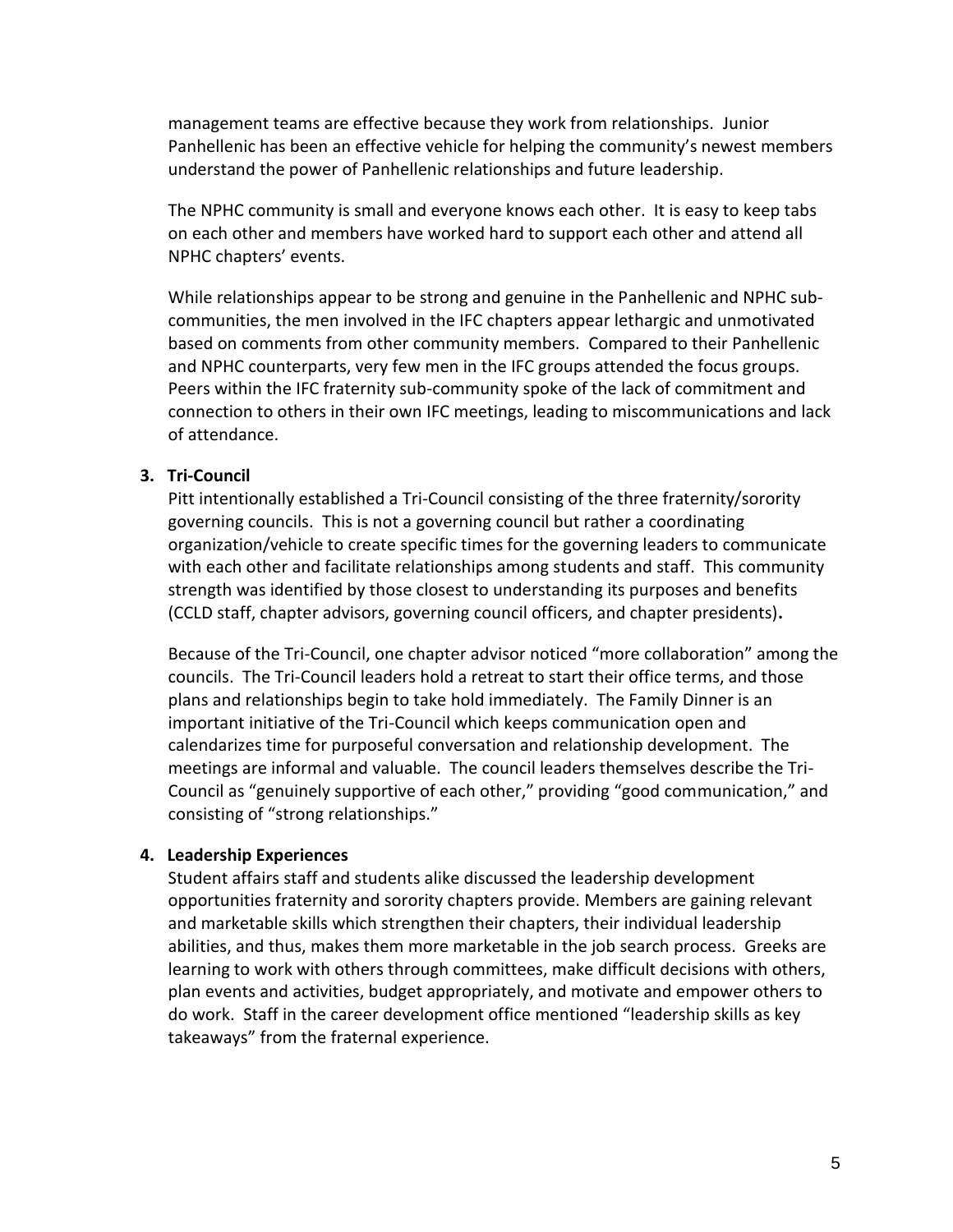#### **5. University Expectations**

Expectations, boundaries, and aspirations have been discussed intently due to the Spring 2018 community-wide suspension of activities by the Vice Provost/Dean of Students. This suspension put a laser-focus on the rights, privileges, and expectations Pitt leaders have of the fraternity/sorority community.

While some students may have seen the suspension as dramatic, many of them noted the timely benefit of it. By pressing "pause" on the activities of the Greek community, one chapter president discussed how leaders have moved to "a different mindset (of membership) toward a wellness mindset." Community relations staff talked about the value of expectation-setting activities such as the "Be a Good Neighbor" block party. Now fraternity members are talking about how to be a contributing part of a neighborhood beyond just picking up their own trash. This created an opportunity for both reflection and change.

**The Fraternity/Sorority Action Plan** has been viewed as a fairly manageable and tangible set of actions to embrace by numerous stakeholders. This document has been discussed through many layers of the University and student leadership, and other stakeholders. With any major change initiative, there are going to be successes and failures and general growing pains with the Action Plan.

One immediate difference seen with the Action Plan was on new member education (pledging). Second-year members who just went through the new member orientation process in Spring 2018 experienced these changes. One of these members said their education "focused on history, organization, and personal values, as well as individual expectations of membership." A few focus group participants noted how older members were mad "because this class didn't have to go through the same things they did" during pledging.

The suspension was an opportune time to weave in conversations about University expectations and values as well as the mission and values of fraternity/sorority life. The **Pitt Promise** could be a powerful values-based tool augmenting these conversations. However, while administrators discussed it, none of the students mentioned it during the on-site visit. Below is the Pitt Promise.

### **[Pitt Promise](https://www.studentaffairs.pitt.edu/dean/pittpromise/)**

The University of Pittsburgh is committed to the advancement of learning and service to society. This is best accomplished in an atmosphere of mutual respect and civility, self-restraint, concern for others, and academic integrity. By choosing to join this community, I accept the obligation to live by these common values and commit myself to the following principles: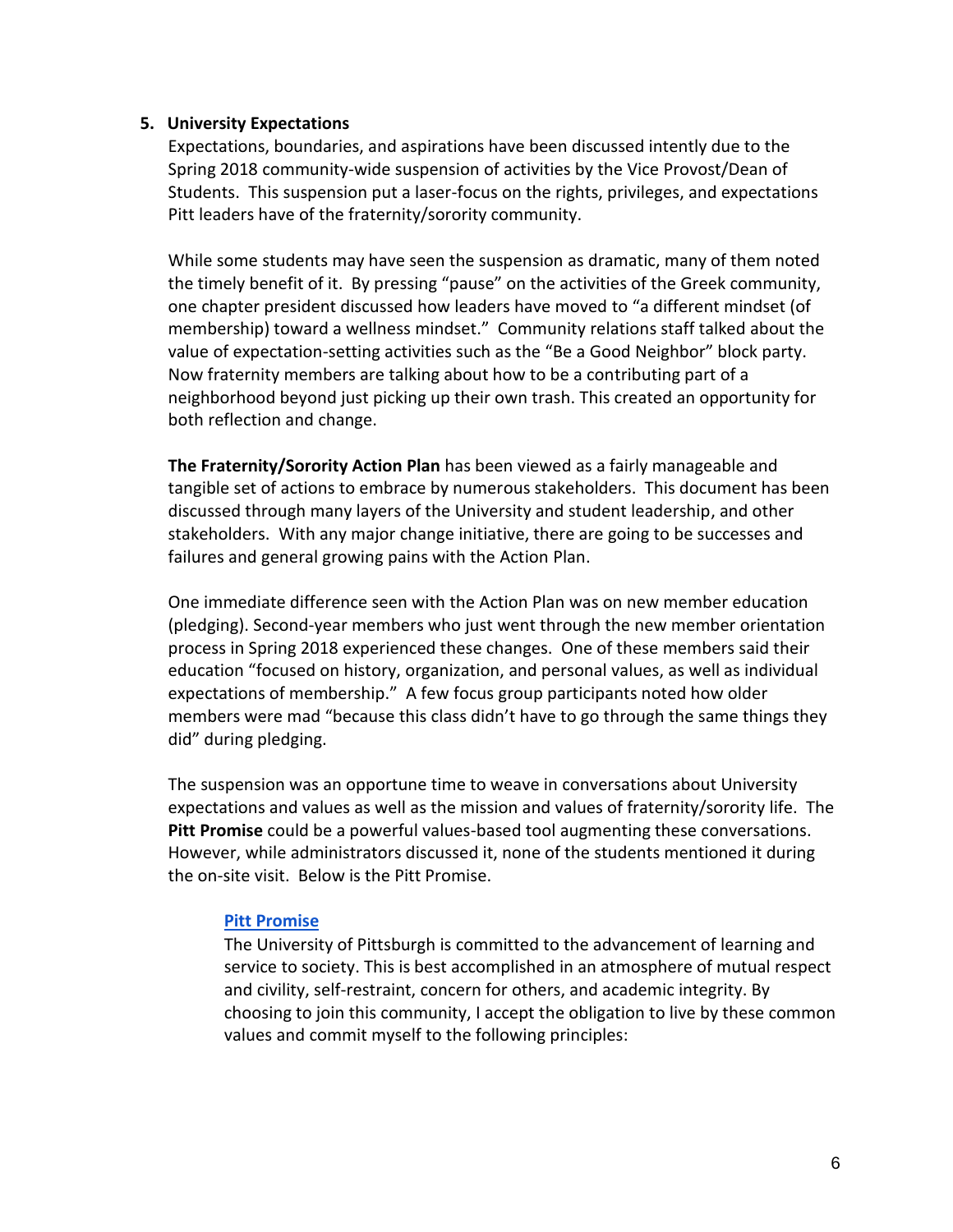As a Pitt Student:

- I will embrace the concept of a civil community, which abhors violence, theft, and exploitation of others.
- I will commit myself to the pursuit of knowledge with personal integrity and academic honesty.
- I will respect the sanctity of the learning environment and avoid disruptive and deceitful behavior toward other members of the campus community.
- I will support a culture of diversity by respecting the rights of those who differ from myself.
- I will contribute to the development of a caring community where compassion for others and freedom of thought and expression are valued.
- I will honor, challenge, and contribute to the scholarly heritage left by those who preceded me and work to leave this a better place for those who follow.

By endorsing these common principles, I accept a moral obligation to behave in ways that contribute to a civil campus environment and resolve to support this behavior in others. This commitment to civility is my promise to the University of Pittsburgh and its community of scholars.

# **6. Relationship with Police**

The meeting with representatives of the University of Pittsburgh Police Department (UPD) was generally positive and a marked contrast to similar meetings with campus police officers at other schools.

The officers noted the number of transports of students for alcohol-related reasons was "down" this semester. They theorized this may be the result of generational dynamics at work with fewer undergraduates consuming alcohol in general and fewer drinking to excess. They also said that the number of incidents, interventions, and issues with fraternities and sororities at Pitt this fall had decreased.

The UPD works well with the City of Pittsburgh Police. Jurisdiction for UPD is defined as anything within 500 yards of a university building or location. Both departments use the Pitt referral system, alerting University personnel that a student is involved and providing information. Both departments are reportedly comfortable with that arrangement.

The two areas of focus for the fraternity community involve the "Hill," the area on campus in which four fraternity houses are located and "Dithridge," an area off-campus that is zoned for boarding houses. Many of the IFC chapters have annex houses or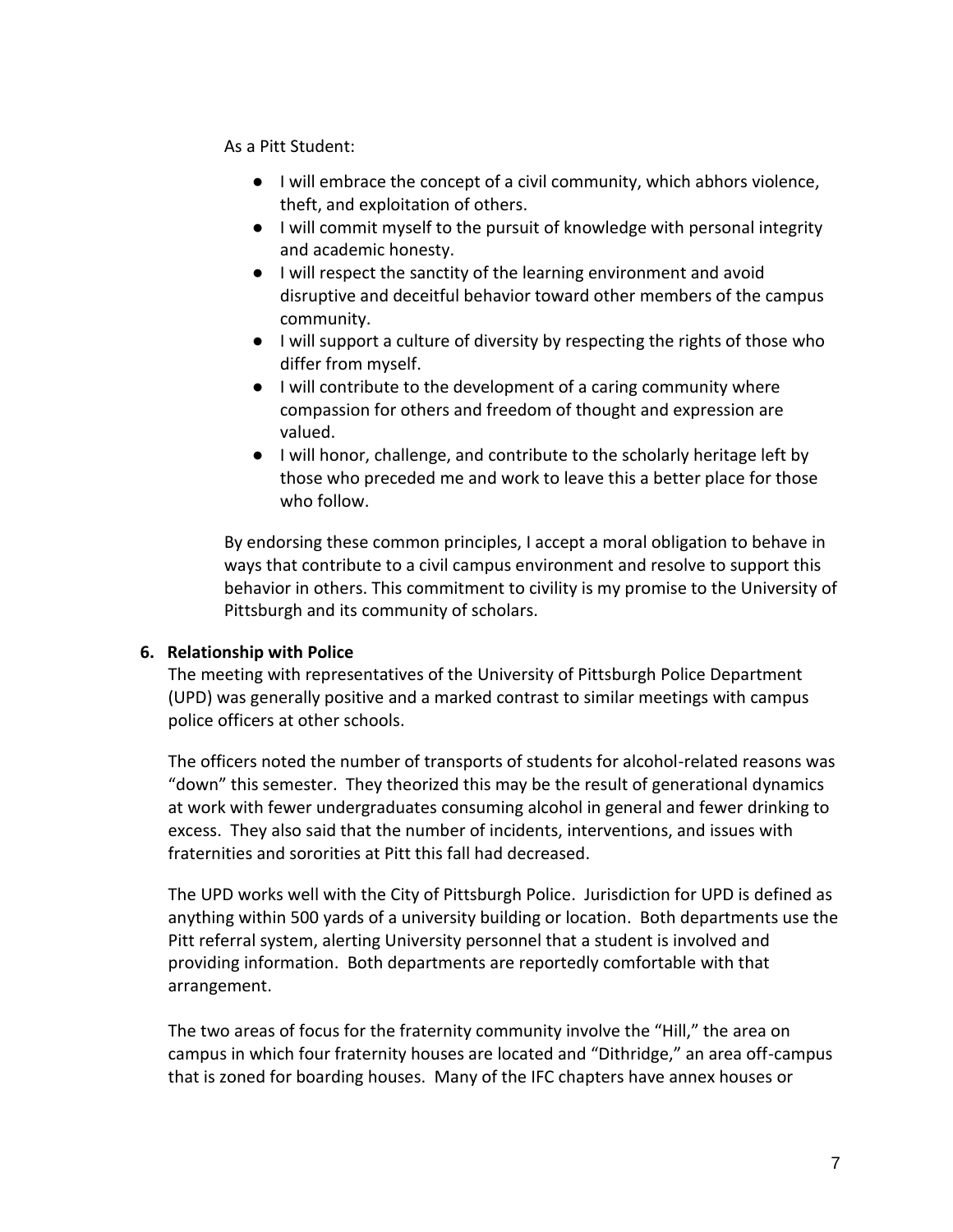similar locations for parties near Dithridge. Four (4) houses on campus are occupied by men's fraternity chapters.

The police have worked diligently to establish a good working relationship with fraternity and sorority members at Pitt through outreach programs and a community policing model.

### Additional Commentary:

**Consultants Observation: Deep and Wide Support of the Fraternal Experience** The three consultants noticed one unique strength of the community which many did not cite, perhaps because they do not know any different. There is not an anti-fraternity sentiment in the student affairs division.

Many administrators and staff are members of fraternal organizations and/or are very supportive of the experience. These professionals are at the highest levels of leadership within the division of student affairs and throughout the division. Others had not chosen fraternal life, but they had children who joined. Regardless of their affiliation, the participants shared concerns and were diplomatic during the experience.

Because of personal commitments and/or involvement in their own fraternity/sorority experience, many student affairs professionals have high, yet reasonable, expectations of the Greek community with one commenting, "There's a place for Greek life, but they need to situate Greek life in a healthier place." The same top administrator sees the potential in the chapter and members saying, "If you'd just be who your charters say you are, you'd be amazing."

Another top student affairs leader shared, "We've strayed from our founding values. What you recruit is what you become." He was hopeful that today's student leaders could take advantage of this opportunity for change and get back to the original purposes and values of fraternal life. Immediate financial and personnel investments (adding two more entry-level staff in 2018-2019) are being made to the Fraternity/Sorority Life staff because of this commitment.

This upper-level administration support is assertive and visible with a wall mural on the floor of the Vice Provost and Dean of Students' Office. A photograph timeline mural stretches the entire hall, depicting the fraternity/sorority community from its inception to the current day. The consultants had never seen a similar mural dedicated to Greek life.

# **Headquarters Staff Perception: Chapters Follow Risk Management Policies and Procedures**

Though this was not a major theme of the on-site interviews and focus groups, six (6) of the ten (10) headquarters' personnel shared their own chapters were following their inter/national policies and procedures. They noted students do a "good job," "keep safety at the top of their mind," and have some "good habits because of the FSL staff."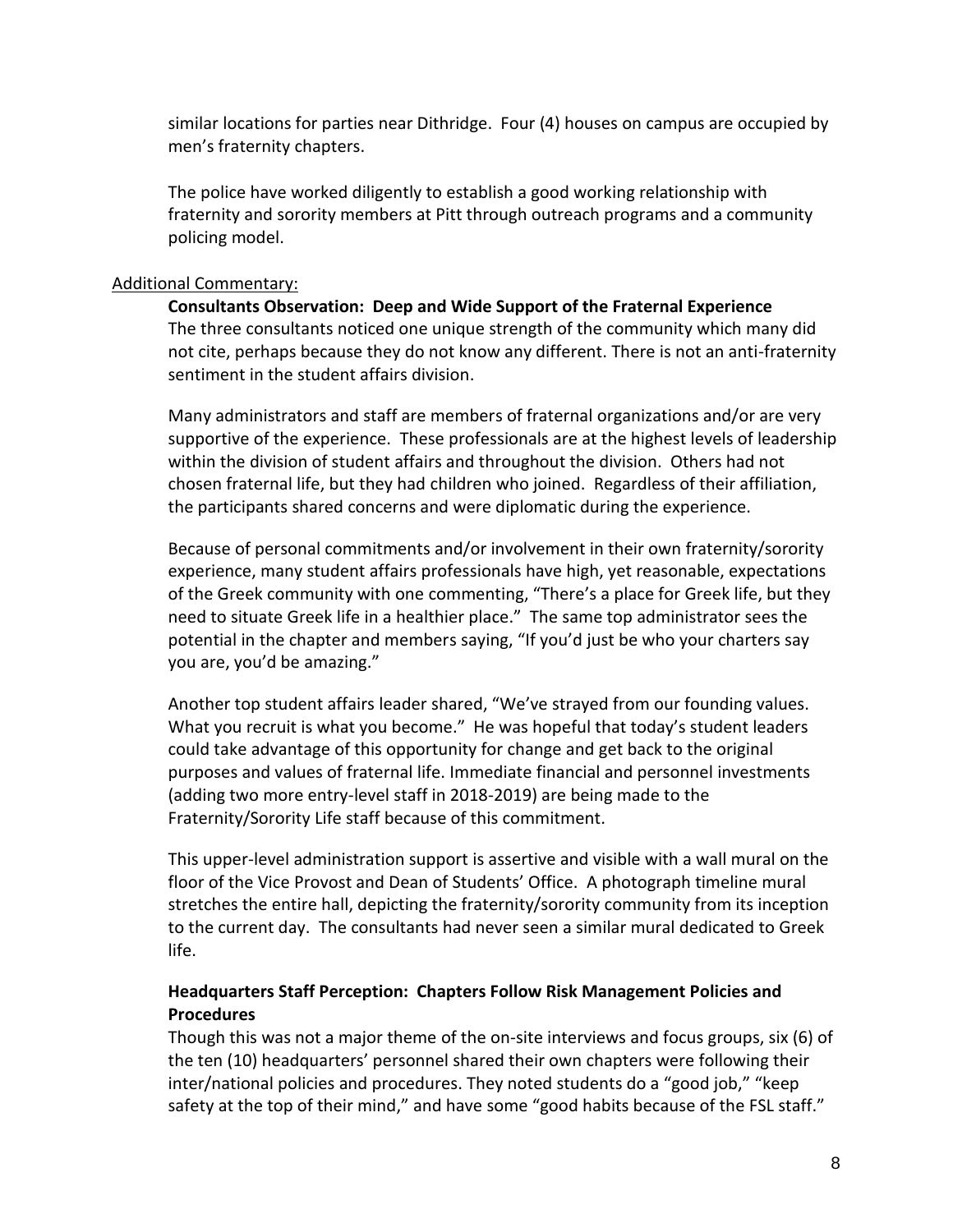One reported the "students understand the concept of registering parties but lack the follow-through."

It is important to note that 10 of 35 headquarters' representatives (29 percent) responded to the email request for information: 2 were from the 18 NIC fraternities and 8 were from 10 NPC sororities. There were no NPHC respondents.

# **Threats and Weaknesses, Opportunities for Improvement**

While a critical review of a community may be uncomfortable, it is essential to identify opportunities for improvement to ensure the future of the fraternity/sorority community.

Focus group participants and interviewees were asked to identify issues and place them on a scale from annoying weaknesses to critical issues threatening the existence of the community. The summaries of these answers are included.

For this section of the report, at least 8 out of the 21 interviews/focus groups (38 percent) had to mention a topic before it was considered an opportunity for improvement. Though challenges for and opportunities for the NPHC organizations were discussed mainly by the leaders and members themselves, the consultants believe these organizations play a vital role in the overall health of the fraternity/sorority community. The NPHC organizations, and thus community, are small; and the consulting team has included the critical issues specific to this community in this report.

Two key themes emerged as weaknesses and threats. Two additional key themes emerged as opportunities for improvement. Below are those themes along with the number of times the item was mentioned in focus groups:

- 1. Hazing 14
- 2. Alcohol Culture 12
- 3. Impact of Alumni 8
- 4. NPHC Community 5

More details on each theme follows.

# **1. Hazing**

Institutions of all shapes, sizes, and reputations across the country are grappling with a hazing culture within their fraternal communities. Within the last two academic years, the University of Pittsburgh has also experienced high-profile hazing incidents that have prompted the University community to reflect on the practice and find better ways to on-board and educate students engaging in new member processes.

During the review, participants were asked to rate their new member education experience on a scale of 0-10 with 0 meaning students followed the new member education process prescribed by their inter/national organization and 10 meaning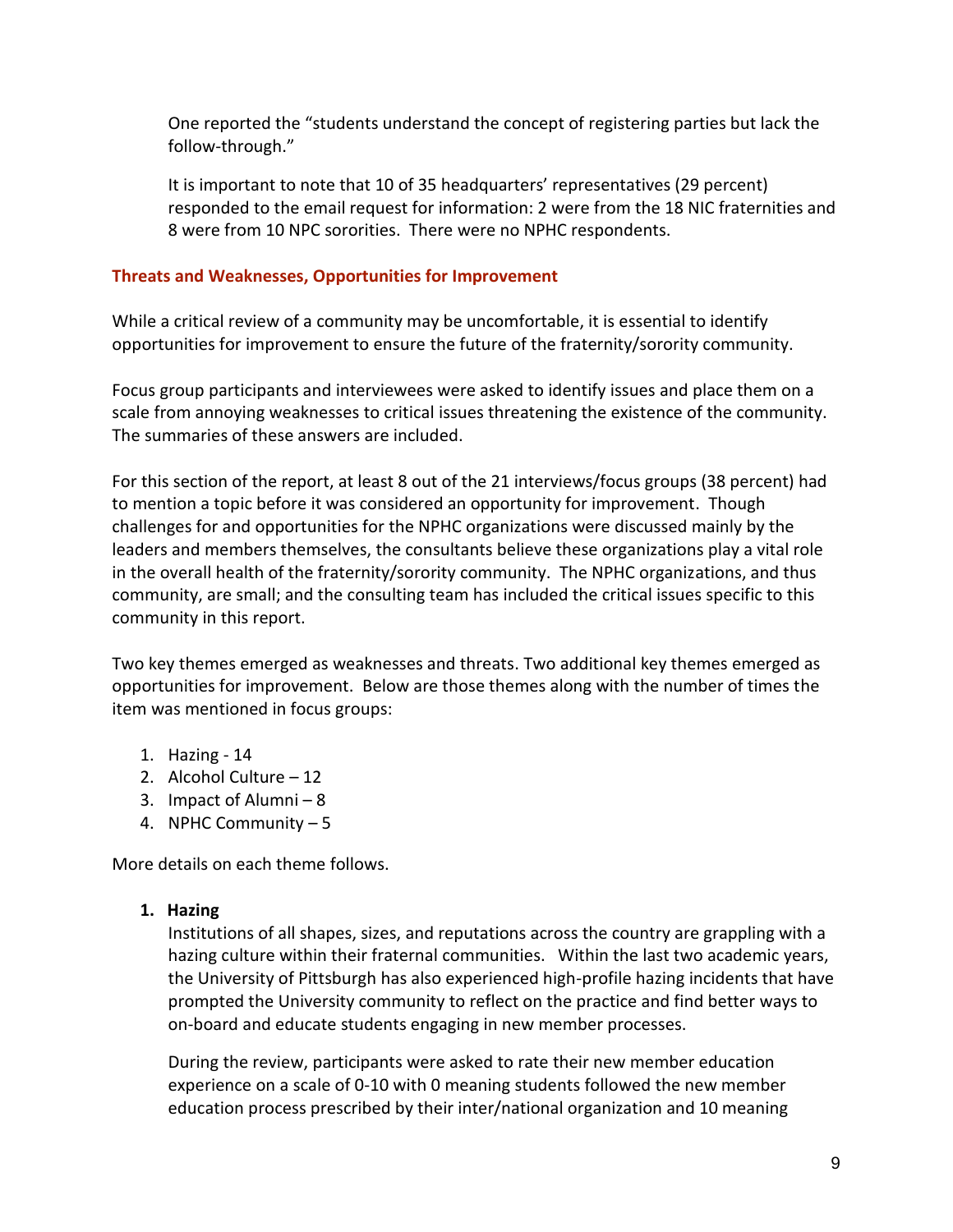students are engaging in behavior that could lead to permanent injury or death. This scale aligns with the continuum identified on [Stophazing.org](https://www.stophazing.org/) which classifies hazing from subtle to violent (Allan, E., 2014 - adapted from Bringing in the Bystander, Prevention Innovations).

- **Subtle (Intimidation) Hazing**: Behaviors that emphasize a power imbalance between new members/rookies and other members of the group or team. Termed "subtle hazing" because these types of hazing are often taken-forgranted or accepted as "harmless" or meaningless. Subtle hazing typically involves activities or attitudes that breach reasonable standards of mutual respect and place new members/rookies on the receiving end of ridicule, embarrassment, and/or humiliation tactics. New members/rookies often feel the need to endure subtle hazing to feel like part of the group or team. (Some types of subtle hazing may also be considered harassment hazing).
- **Harassment Hazing**: Behaviors that cause emotional anguish or physical discomfort in order to feel like part of the group. Harassment hazing confuses, frustrates, and causes undue stress for new members/rookies. (Some types of harassment hazing can also be considered violent hazing).
- **Violent Hazing**: Behaviors that have the potential to cause physical and/or emotional, or psychological harm.

The University has a well-defined **bystander anti-hazing policy** that in many ways also aligns with the continuum.

Students (within and outside of the fraternal community) and administrators were transparent about the hazing culture that exists within the fraternal community. Students outside of the community stated there is a perception that chapters haze, and "the University knows it's crazy out here."

There were a few members in leadership that described their experience as a "2" or "3" mostly because of the time commitment associated with joining a fraternal organization. Several of the newer members from IFC and the Panhellenic stated they had a "good experience because all of their new member education focused on history and values."

A couple of students stated they "think the hazing was low during the spring 2018 semester because of the community-wide suspension. Older brothers and sisters are mad because this class didn't have to go through what previous classes had to go through." On several occasions, students were given the opportunity to discuss issues regarding hazing in the community, and they often would describe activities by chapters that were not present.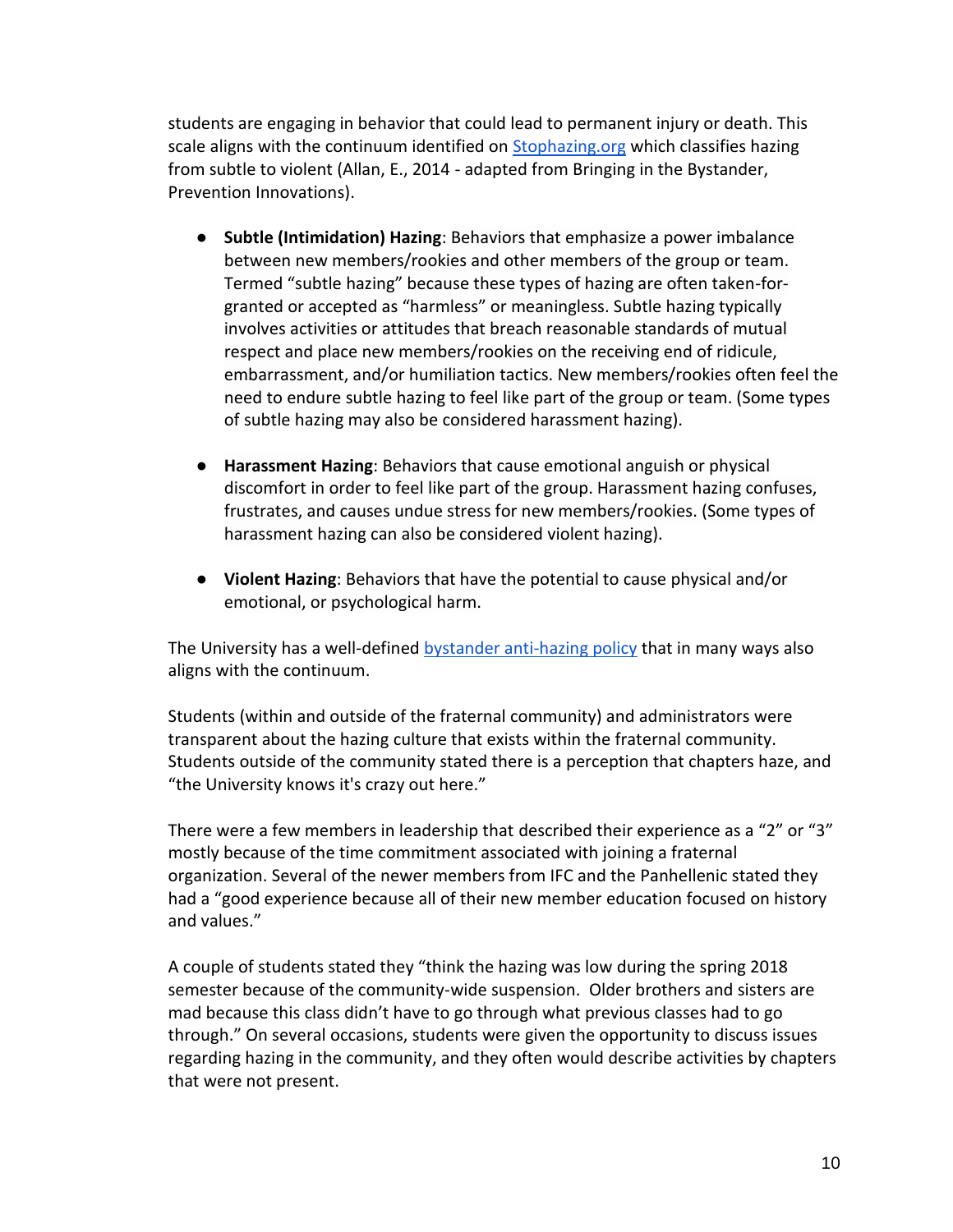Four (4) students within the community described the hazing culture as an "8" on the scale presented. Many of the students that described the hazing culture as an "8" stated that the detrimental behavior was being perpetuated within the IFC and the NPHC.

Students stated that they have an 8- to 10-week pledge process, and they cross pledge between chapters. They also described activities they participated in (as either a perpetrator or a recipient).

They were as follows:

- Forced food and alcohol consumption
- Paddling
- Psychological hazing
- Cyber bullying
- Manipulation
- Extended time away from academics
- Abductions/kidnapping
- Exposure to cold weather or extreme heat without appropriate protection

Many reasons were cited for engaging in hazing practices, and they are listed below.

- Tradition: "I had to go through it; you should too."
- Rationalization: "People should focus on the good work we do like philanthropy."
- Culture of one-upmanship
- Lack of compassion for fellow students
- Lack of individual accountability
- Group think (noted by administrators)
- Lack of alumni involvement or negative alumni involvement
- Influence of alcohol
- Influence of underground organizations that cement the hazing culture

Eight (8) administrators referred to "repeat offenders" and underground organizations that contribute to the hazing culture on campus. One administrator stated "they (students) won't get it until they kill someone."

Twelve (12) students and administrators stated they felt the fraternity/sorority community is "targeted" (in regard to hazing and other risk management issues) by the administration. One participant indicated, "There is some contention about the disparate impact of policies for Greek orgs versus non-Greek orgs." They contend that the University should take a more comprehensive approach to educating the entire student population engaged in activities that may perpetuate the hazing culture.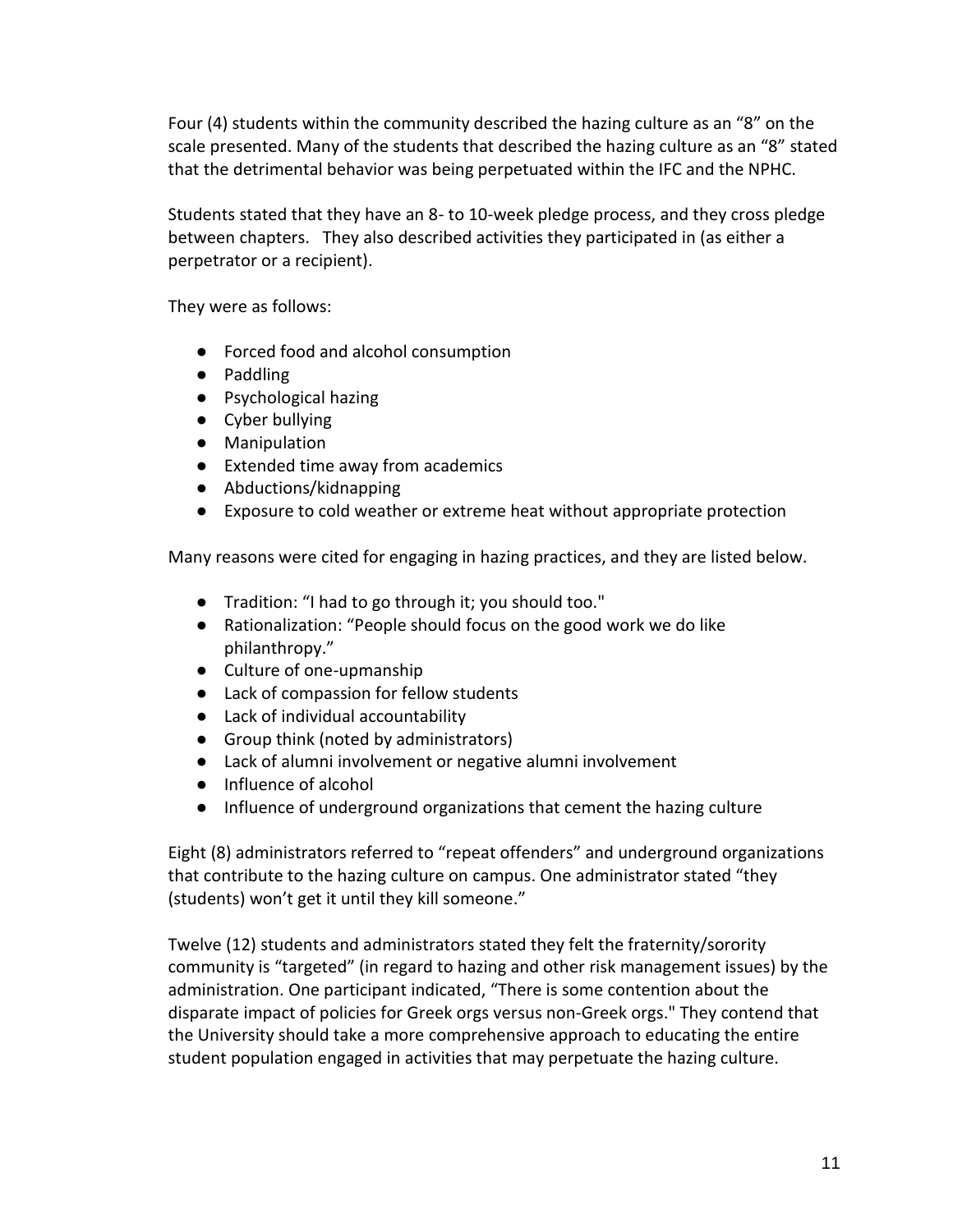Feedback from **professional headquarters' staff members,** who are at an arm's distance from the campus and chapters, also cited the hazing culture as a threat to the community. Their members talk with front-line leadership consultants and/or volunteers about hazing rumors but do not have enough facts and evidence to take complaints to the FSL staff.

**The administration** has taken steps to increase education to students on the subject of hazing and the University's policy and position on this type of misconduct. Students stated they know the policy and understand hazing is harmful for the individuals involved and the community broadly. Many cited the **bystander training** offered to all students entering the University as a source of education. Others cited the Greek 101 or New Member Orientation offered by CCLD as other opportunities for education on the subject. Students stated "bystander intervention (training) is not great" in general, and not very comprehensive with regards to hazing.

Additionally, **students and administrators** stated that they perceive Greek 101 as "voluntary," and there is "no accountability" if students miss these programs. However, Greek 101 is mandatory and has accountability measures for non-compliance. These sessions in this program covers expectations for membership, rights and responsibilities of new members, sexual assault prevention, alcohol safety, combating exclusive traditions, and hazing education.

Some administrators stated, "students know what to say and how to dress" when speaking to administration about their fraternal experience and education; however, beyond students' rhetoric, "there is no substance" and "we are not impressed with the leadership training." Those administrators think more intensive and intentional hazing and other education is key to continuing to reform the system.

Many **students** were confused by the University views on hazing and how the University holds students accountable for violating policy broadly. Specifically, students stated they have a lack of clarity around a "ladder" of risk/unacceptable behavior. There is an understanding of the policy, but it does not relate to the nuances they experience.

To compound this confusion, **students** felt the University office responsible for adjudication was adversarial, and University expectations were not transparent. Students want a better understanding of the conduct process; they perceive some groups receive harsher sanctions for what seems to be less egregious activities. They state the University needs to help them better understand how they came to decisions. Students expressed great interest in multiple sessions in gaining a more informed understanding of the parameters the University uses to make its decisions.

### **2. Alcohol Culture**

When asked, "What keeps you up at night?" a frequent response from administrators was, **"Did we keep someone's child safe while she or he was here at Pitt?"** This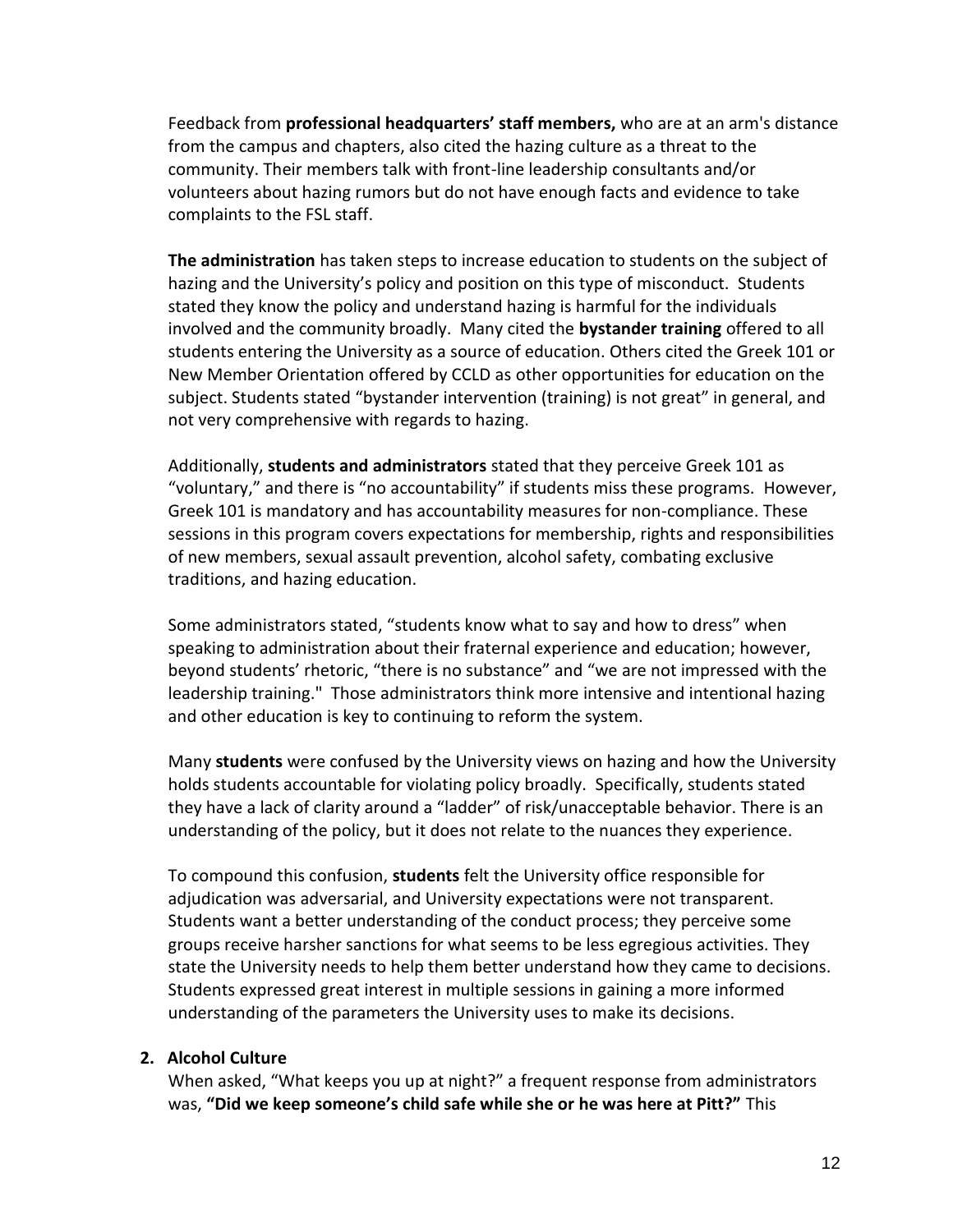concern, voiced by the top student affairs administrator and other student affairs professionals, was most often framed in the context of alcohol consumption as opposed to hazing in an IFC fraternity. The terms "disability" and death as potential results of an alcohol-related injury were mentioned by several administrators.

The consistent reported effects of alcohol consumption included fights, falling from buildings, acute intoxication (especially by first-year students) and the omnipresent "We don't want a Penn State situation" as in hazing with alcohol. A couple of administrators shared their perception that belonging to a fraternity or sorority means that you have a license "for anything."

Alcohol continues to be a focal point within the fraternity/sorority community at Pitt. The use of alcohol permeates nearly every activity (including ritual and events associated with Greek Week) in the Panhellenic and IFC chapters.

Many Power Five Conference universities have a Greek Row with most chapter houses situated close to each other on or off campus. Others have two or three clusters of houses off campus. The University of Pittsburgh has two venues associated with risky behaviors and parties with alcohol.

- The first area is on-campus housing with men's fraternity houses situated on "The Hill." However, only four (4) facilities are currently occupied of the nine on the hill.
- The second area is called Dithridge, zoned for boarding houses. The consultants were told a number of fraternities have annex houses or apartments in this area used for parties. The prevailing philosophy regarding houses in Dithridge, according to an alumnus, is that since these are not University "recognized" houses, the regular risk management rules do not apply. One source commented, "When the weather is reasonable, look for parties in the Dithridge area. When the weather is unreasonable, look for smaller parties in the Dithridge area."

Focus group participants shared parties on The Hill, in Dithridge, and at other locations do not follow risk management policies or guidelines. Below are participants' comments.

- Guest lists or practices employed to reduce risk are not used. Mixers, usually two-way events involving one IFC and one Panhellenic chapter, are held off campus as a means of avoiding interventions. This practice results in undergraduates walking back to campus after consuming alcohol and transportation concerns.
- Alcohol in a variety of forms is provided by IFC chapters to members and guests.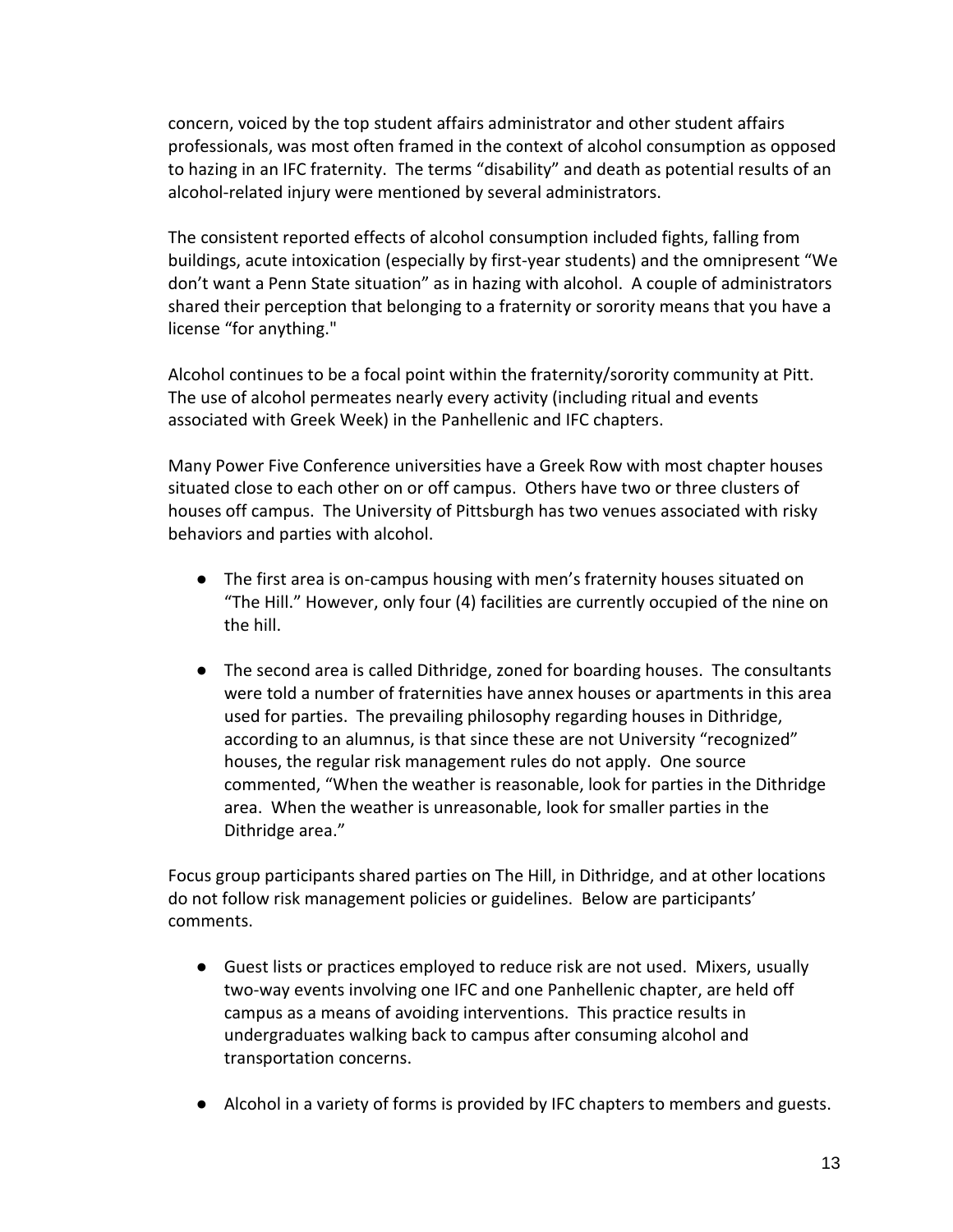- Chapter officers and members, along with council members agreed that prepartying or pre-gaming is a common practice, especially among younger members.
- Some of the IFC fraternities have bars in their facilities along with beer pong tables.
- A checklist mentality culture exists. Participants' comments focused on compliance with the rules ("We've got to do this or that to stay out of trouble.") rather than changing the way they think, talk about, and practice risk management.
- IFC chapter members shared the everyone-drinks-in-college response along with, "We make sure people get home okay" by having pledges or new members drive intoxicated people back to their residence hall or other locations. That practice leans on the newest, youngest members of a chapter, with the least amount of social capital, driving intoxicated people late at night in a densely-populated metropolitan area (and often in unfamiliar vehicles), and subject to the whims of the passengers.
- During the focus groups very few IFC members could articulate their own inter/national and IFC risk management expectations or requirements.
- Participants shared that NPHC group members host events and charge at the door. While this is an acceptable habit for events at the student union, the practice continues at off-campus events with alcohol served. This is highly risky behavior as it brings about significant criminal law as well as civil litigation concerns.
- Participants also noted that Panhellenic members struggle with the definition of a chapter event as that may apply to four or five women who want to go out for a drink; and that, in general, risk management is an afterthought.
- Undergraduate members in the focus groups identified specific chapters engaging in risky behavior. Those chapters were not usually represented at meetings during the on-site visit.

Feedback from some headquarters' staff members echoed the findings noted above. A community weakness shared was the students' general short-view of the communitywide suspension. In an email survey response, a headquarters' respondent wrote about the challenge of "students seeing the end goal as being able to host parties, rather than creating systemic change." This lack of general concern about the fraternity/sorority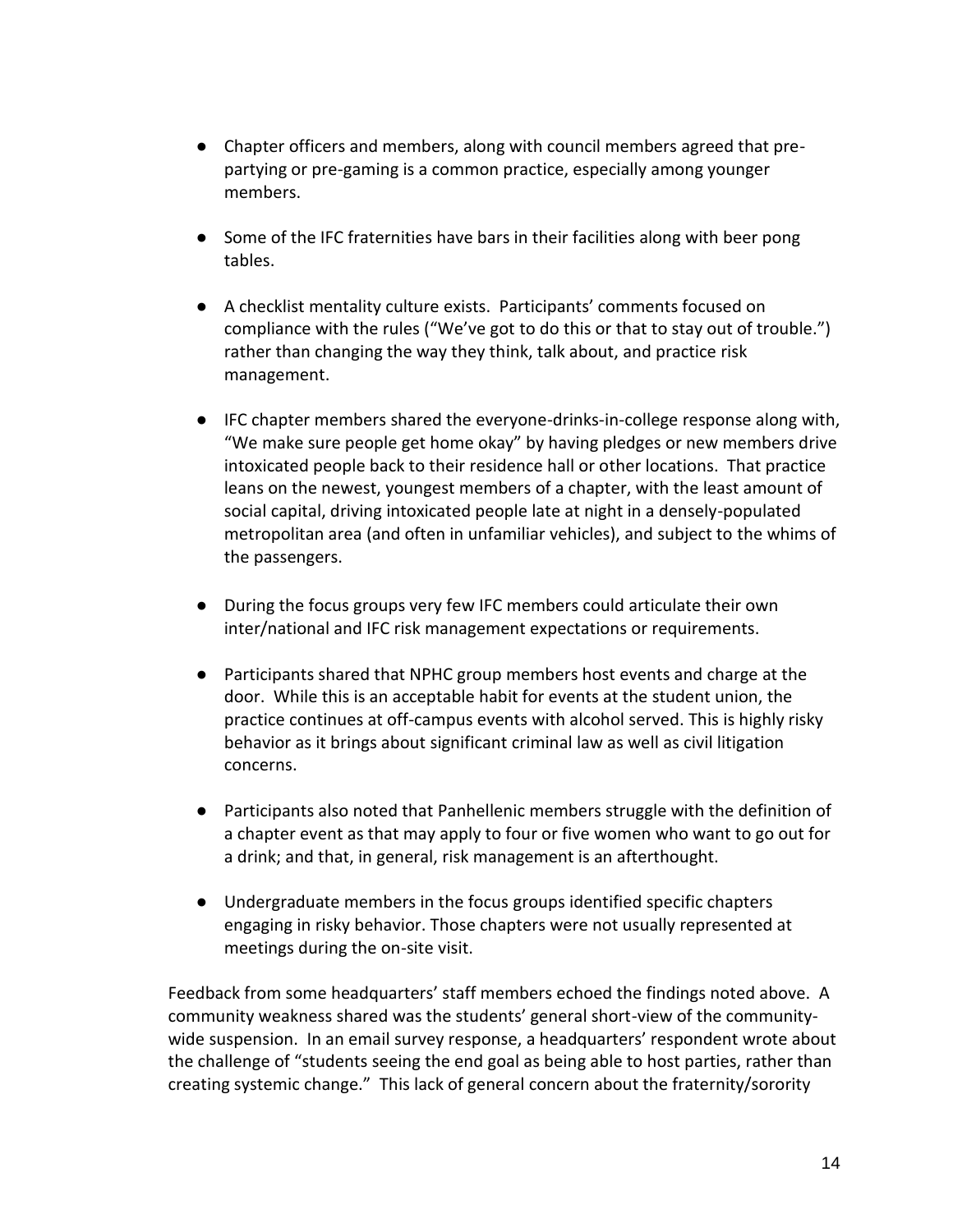community was observed and shared by a sorority staff member: "(They lack) the value of genuine care and respect for self, one another, and the community at large."

### **Opportunities for Improvement**

#### **3. Alumni Impact**

For a city the size of Pittsburgh, with several nearby colleges and universities, the alumnae/alumni support for undergraduates at Pitt is disappointing and frustrating. Only one (1) alumnus attended the IFC chapter alumni meeting during the on-site visit. He wondered aloud why others did not attend when a Doodle poll had been completed with the best day, date, and time for the advisors.

During the meeting with officers and an alumnus, several undergraduates complained that there is next to no support for undergraduates from alumni. Alumni do not show up for meetings scheduled by others.

Alumni do not attend special occasions such as initiation, homecoming, or founders' day events; and they do not regularly attend chapter meetings. According to undergraduates, mentoring from alumni is a rare occurrence. For housed IFC chapters, the alumni do little more than collect bills.

Senior student affairs staff observed how the IFC alumni involved in their chapters are comparatively young, within five years of graduation. These alumni reportedly demonstrate a negative influence for chapters by glorifying hazing and alcohol consumption. Older alumni are not current with the challenges and issues that undergraduates face today.

#### **4. National Pan-Hellenic Council (NPHC)**

As previously mentioned, the consultants believe these organizations play a vital role in the overall health of the entire Pitt fraternity/sorority community. The NPHC organizations have a rich history and much pride in their impact and influence within the broader fraternal community as well as "Black Pitt." They are genuinely proud of their affiliation and want to improve the reputation and perception of the NPHC to outside students on campus.

Many members of the NPHC, both students and alumni, acknowledge that they participate in hazing activities. Some students stated the "entire council is made" meaning they all have an underground pledge process. Those students disclosed they participate in an unofficial process that is well beyond their national organizations' expectations, and they have attended the "set" of other organizations. NPHC members and advisors believe the numbers are low as a result of hazing or the perception that chapters engage in certain activities. They stated that students have expressed interest in joining but did not want to go through a "process in order to join."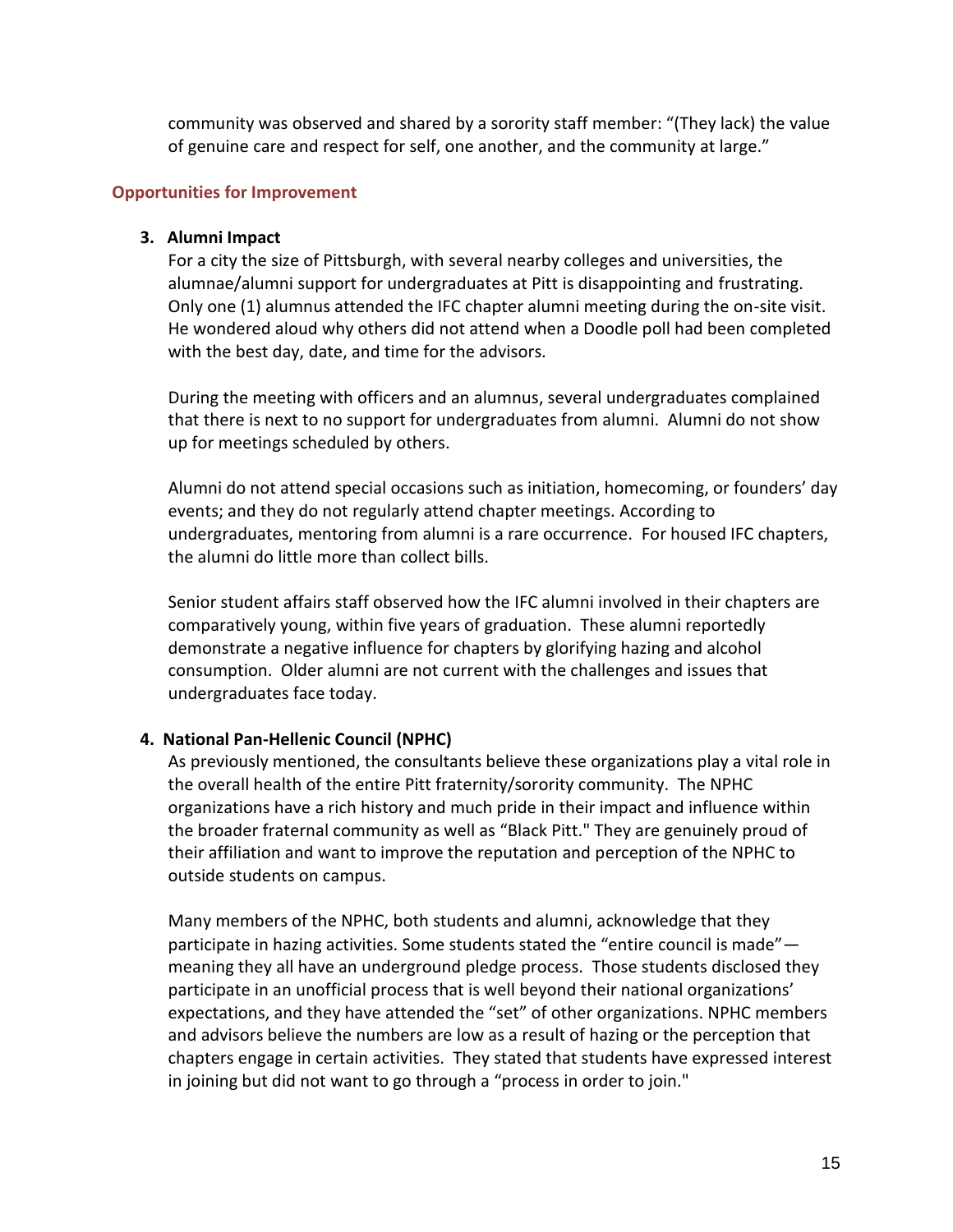Students shared they are only asked to "step and stroll" by the administration. They also mentioned that there is a belief among some members that their experience has been reduced to "performing" and not highlighting the other positive aspects they bring to the fraternal experience.

Students state that they feel pressure to provide the social outlet for "Black Pitt." While they feel this pressure, they also acknowledge they do not follow appropriate party registration and risk management protocols and they are not entirely familiar with the rules.

Some groups provide hard alcohol and charge for entry to their events at off-campus locations. Occasionally, a small get together will get shut down without a clear reason. The students state the arbitrary nature of policy enforcement, especially off campus, makes them fearful of hosting events at all.

As a council, chapter members initially stated that they were unified; but after some questioning, they relented and revealed that there are some deep divisions within the council.

Those divisions include:

- A lack of participation in the NPHC meetings
- Non-participation in large scale events hosted by the NPHC
- A lack of participation in NPHC-sponsored community service and philanthropic projects
- Tension between the NPHC and Black Action Society

There was a lot of conversation about the Steel City Step Show and outsourcing participation to chapters from other campuses. The students are worried that they will not be able to continue to produce the show if this lack of interest continues. These issues are compounded by the lack of consistent FSL staff advising.

Participants appreciated the administrative help their current advisor provides but indicated the fraternal knowledge that an affiliated person can bring to the table is missing. This has led to apathy between chapters and within chapters. Participants were relieved to learn a full-time professional will be hired to advise their council.

**##**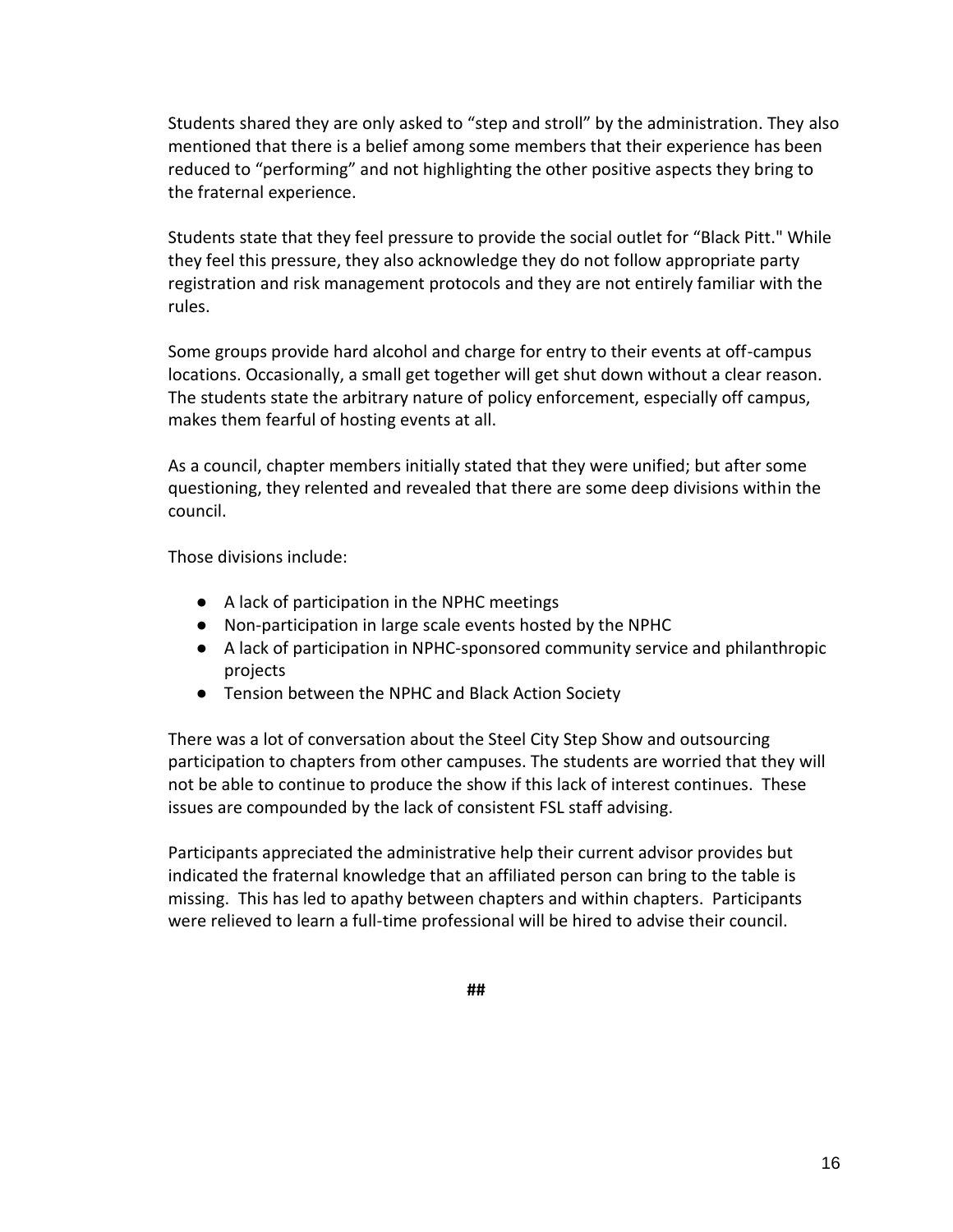# **OPTIONS FOR ACTION**

This Options for Action section is collection of community-strengthening best practices, resources, training/leadership development opportunities, and potential initiatives.

Staff and volunteer leaders and influencers of the Pitt fraternity/sorority community know the culture the best. They know the people resources and financial reserves necessary to make both deep and wide changes in the community. While the evaluators have deep experience making recommendations, their influence is limited as outside resource personnel to the Pitt Greek community. The consultants strongly encourage continued information gathering, data analysis, and strategic planning involving key stakeholders in order to make culture changes "stick."

The options for action address the following five (5) topics:

- 1. Hazing
- 2. Alcohol Culture
- 3. Alumni and Parent Interventions and Programs for Engagement
- 4. NPHC Community
- 5. Additional Best Practices

Options details are provided in each of the four categories that follow.

### **1. Hazing**

### a. **Provide hazing education for students and staff.**

Hazing education must be required for all new members every semester. In addition to learning about the University's expectations, students should also learn about the hazing continuum, so they can gain a better understanding of the breadth of activities that constitute hazing.

All new members should sign off on the anti-hazing policy prior to joining their organization and all members should reaffirm they understand the hazing policy and sign-off on it every semester.

[Stophazing.org](https://www.stophazing.org/) provides excellent resources on how to construct anti-hazing education. Moreover, staff and administrators expressed interest in learning more about hazing and how to identify when students may be engaging in those activities. It would be helpful to find time during an all staff meeting to educate those who work with students and organizations directly.

A good way to get the campus involved is establishing a Hazing Prevention Week. Invite speakers, provide passive programming, engage student leaders in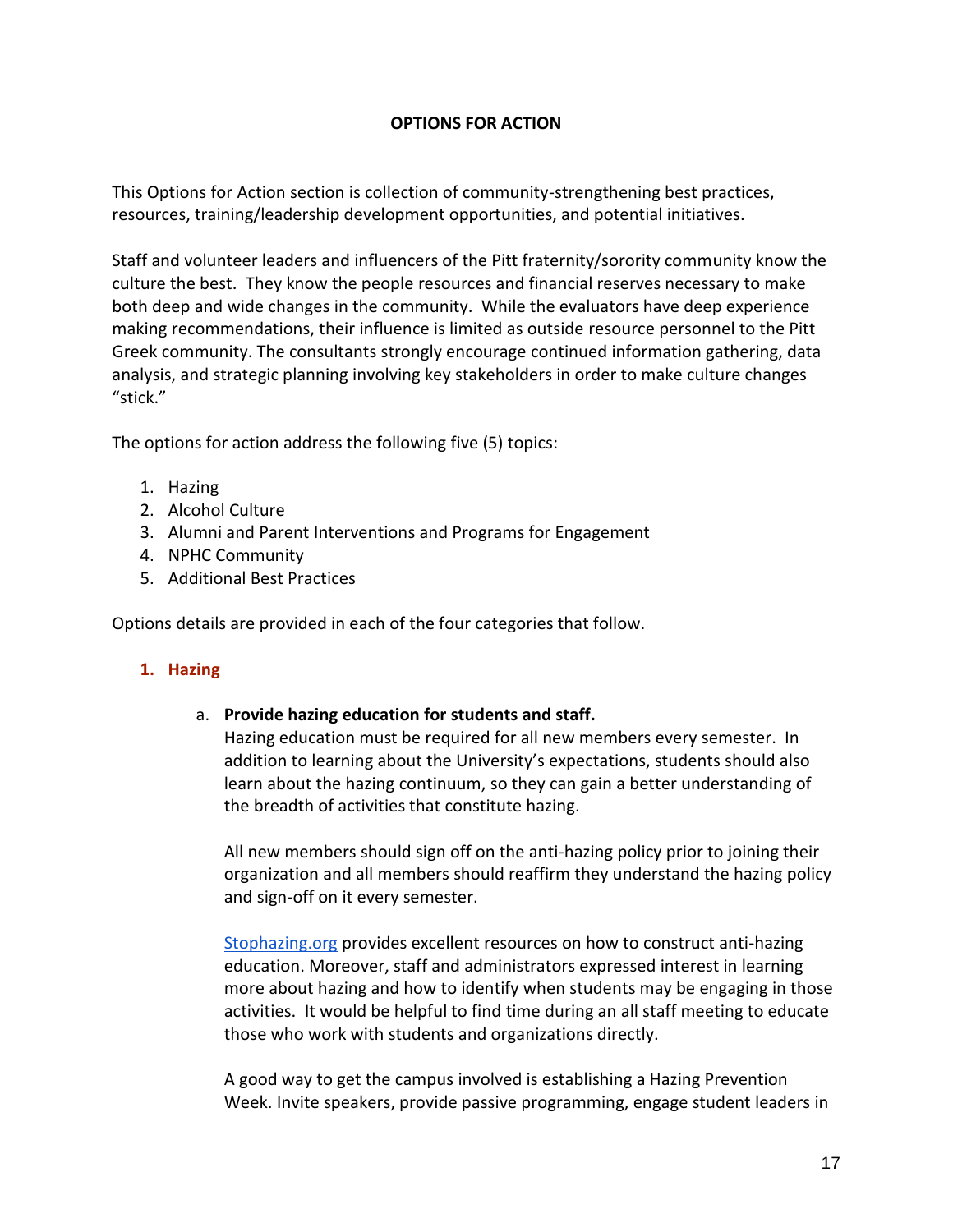all student organizations on the dangers of hazing and how students can positively impact the culture within their organization.

#### **b. Communicate regularly with parents.**

Many institutions have taken a proactive stance in notifying parents and family members about a chapter's misconduct, especially if it rises to the level of interim suspension or suspension. This allows transparency in communication and prompts parents to engage in discussion with their student about the behaviors of their organization.

It is a good practice to send out notifications about the fraternal community in a parent and family communication prior to orientation and prior to recruitment. Produce a [Parent's Guide](https://gato-docs.its.txstate.edu/jcr:16a194ea-6eb7-4356-bed0-218073dc4c17/Greek%20Affairs.pdf) or a dedicated website for parents to learn more about the community and the University's expectations.

#### **c. Evaluate and standardize the new member education period.**

Currently, the new member education period is not explicit at Pitt. It is imperative to determine a time period and hold all chapters to the same standard.

During the review, the new member education periods varied from four (4) weeks to ten (10) weeks. Many universities and inter/national organizations are moving to shorter new member education windows, and some are eliminating new member education all together.

Alpha Gamma Rho and Zeta Beta Tau have moved to immediate initiation--that's within 48 hours after receiving a bid. SAE has, as noted, done the same thing. Sigma Phi Epsilon has led the way with member development--an ongoing process of education throughout one's career as an undergraduate which eliminates pledge education—and Beta Theta Pi has followed.

At a minimum, it would be helpful for the FSL staff to learn (from the inter/national organization) the length of the new member programs for each chapter and hold the chapters accountable to the standard set by their national organization.

**d. Adopt assessment tools to track experience and satisfaction of new members with the new member education program.**

Have new members assess their recruitment and the new member experiences. This could provide vital information about which areas of the experience are beneficial to new members and what areas need improvement or elimination.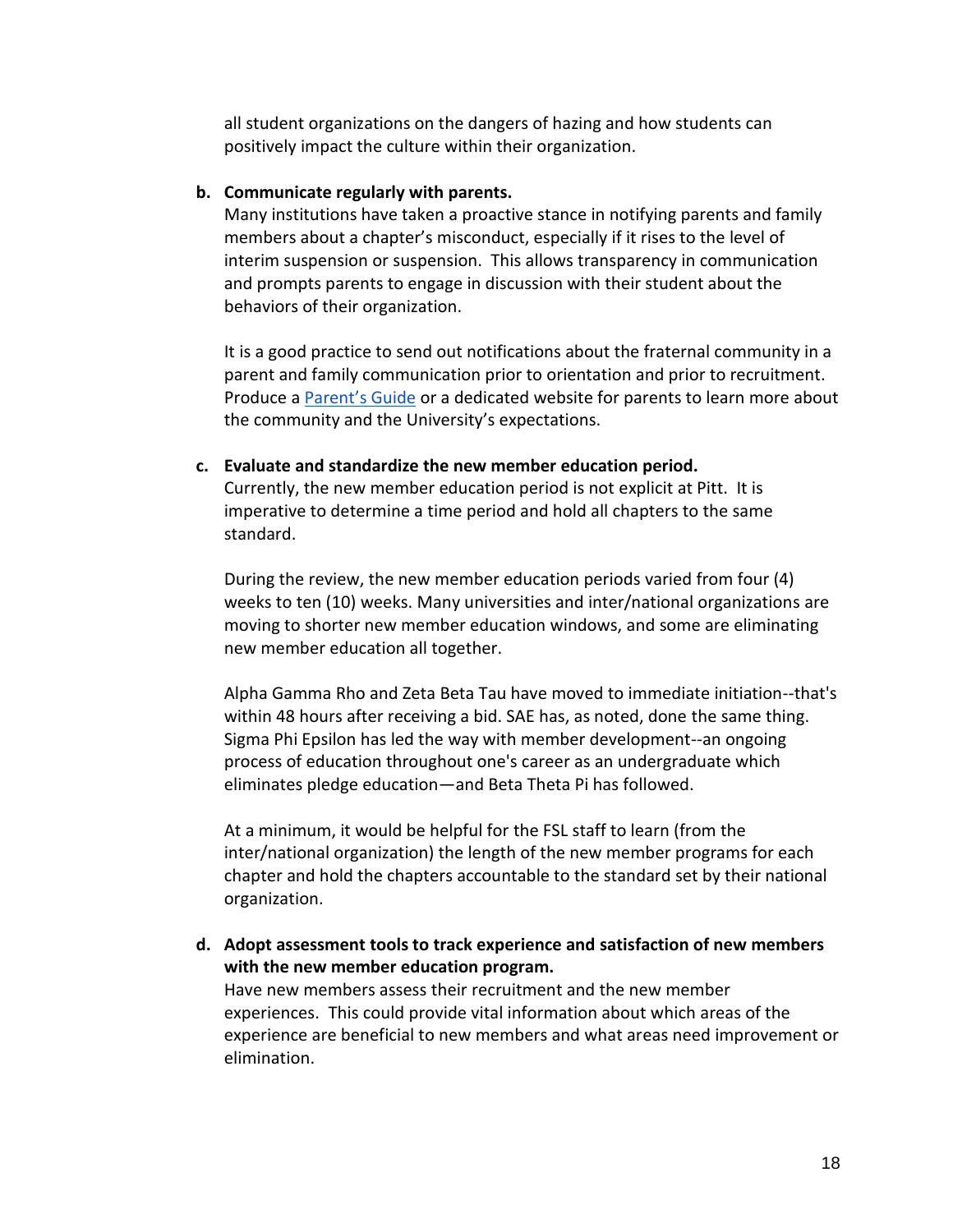The [Pitt Department of Institutional Research](https://ir.pitt.edu/) could be a good resource to consult to assist with the development of questions and survey structure.

The [Pitt Information Technology Office](https://www.technology.pitt.edu/) could assist with developing or obtaining software to house the survey and collect data.

**e. Establish conduct code language addressing underground organizations.** Throughout the review students, staff, and administration discussed the frustration with underground organizations and their impact on the culture at the University. While university professionals attempt to rehabilitate organizations, suspension can be warranted. Unfortunately, there are students, alumni, and even inter/national organizations, that support continued violations of the code of conduct.

Institutions have implemented changes to their conduct code to address underground organizations and clarify expectations for students engaging in unsanctioned fraternal activities. Some examples of institutions that have implemented those changes include:

**[American University Student Conduct Code:](https://www.american.edu/ocl/sccrs/upload/AU-Student-Conduct-Code.pdf)**

**Definitions** 

CC. "Underground Group" – a formerly recognized student organization or group that has lost or been denied university registration or recognition as a consequence of responsibility for Code and/or other policy violations.

Prohibited Conduct

GG. providing assistance to or in any way perpetuating the activities of an Underground Group that violates the Code and/or other university policies.

American University's actions against students in underground can be found at this link: [Actions Taken Against Students Involved in Misconduct by an](https://www.american.edu/media/student-conduct-20170828.cfm)  [Underground Group Known as EI](https://www.american.edu/media/student-conduct-20170828.cfm)

# **[Johns Hopkins University Student Conduct Code](https://studentaffairs.jhu.edu/policies-guidelines/student-code)**

28. Providing assistance to or in any way perpetuating the activities of an Underground Group. An "Underground Group" is defined as a formerly recognized student organization or group that has lost or been denied university registration or recognition or dissolved as a consequence of responsibility for Code and/or other policy violations, even if operating under a different name.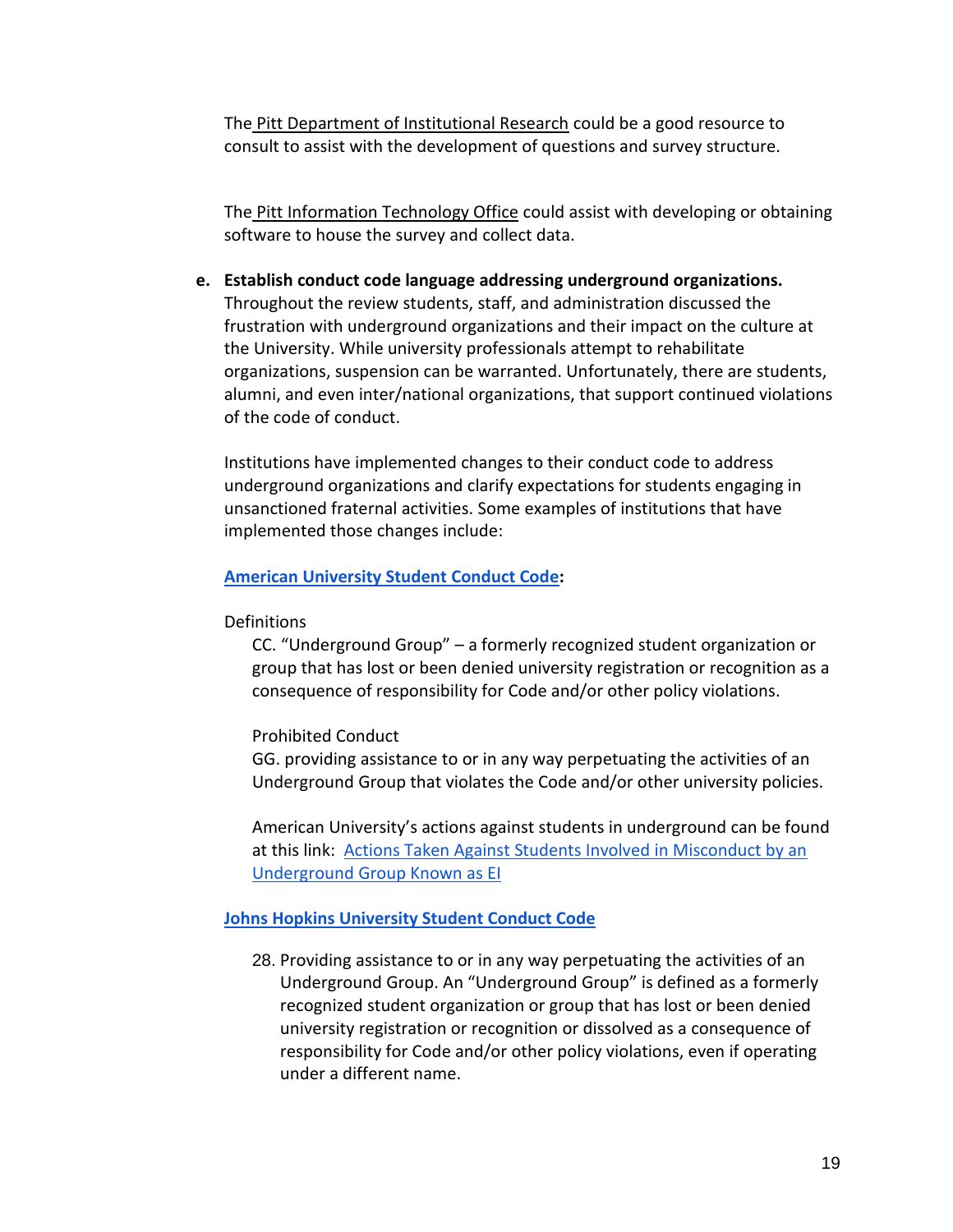**f. Provide students with a chapter's conduct history.**

It is important that students make an informed decision when choosing a fraternal organization. It is also important that parents can have an informed discussion with their student when they are considering joining a fraternal organization.

It is a best practice to provide a website page with updated information about a chapter's current university status, as well as their history. Providing this information is also helpful when conducting a chapter leadership transition meeting. Sometimes new chapter leaders are not aware of the chapter's conduct standing. This lack of information makes it difficult for new student leaders to effectively manage their organization as well as their members' expectations on appropriate behavior.

**g. Require specific training for the new member educators before they can serve in this capacity.**

New member educators have a critically important role in eliminating hazing. They must be educated on their respective risk management policies and commit to introducing the new members into a positive and healthy environment. If the new member educators all worked together on creating a positive environment (without alcohol and hazing), the community can start to transform the high-risk alcohol culture.

A training should be held every semester and coordinated by the FSL staff. The new member educators are key stakeholders in this process. The behaviors and patterns established in the first months of chapter membership will set the stage in future semesters.

# **2. Alcohol Culture**

### **a. Strategize with new CCLD personnel on risk management education and advising needs.**

The newly hired staff members could directly address risk management issues specific to each council. The member chapters of the three governing councils have unique needs and issues to be addressed regarding proactive risk management education as well as targeting their differing habits.

Some campuses have a dedicated advisor to all three councils with the ability to spread the advising of individual chapters evenly among the staff. In this model the three council advisors/coordinators would report to the current Coordinator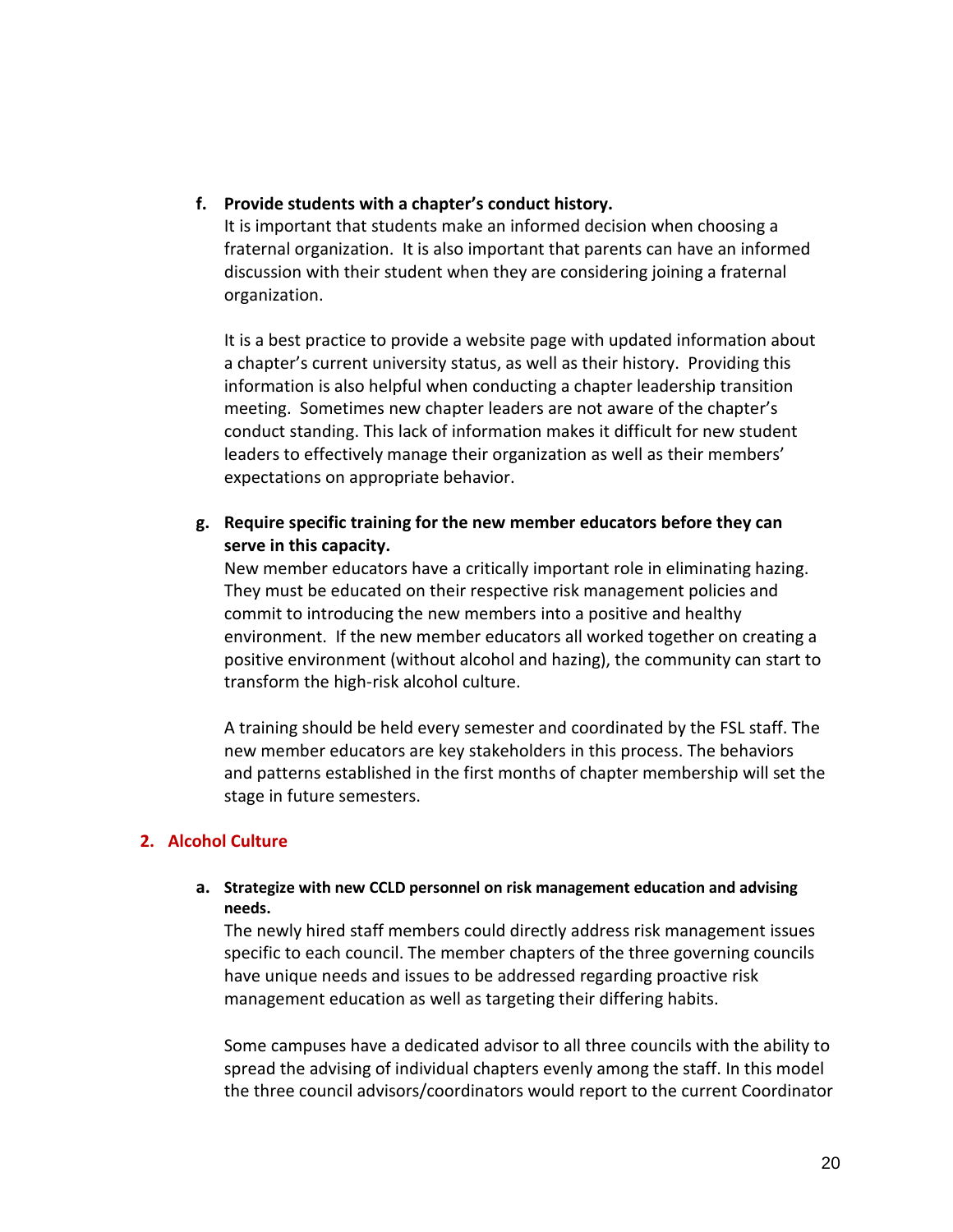of Fraternity/Sorority Life. Each coordinator would be responsible for a functional area (i.e. risk management, hazing education, officer training, assessment, member education/development) and would coordinate and execute education programming and trainings around those areas.

#### **b. Create relevant council-specific education sessions.**

FIPG was rebranded and repurposed beyond a risk-management policy. It is now the Fraternal Information and Programming Group. They provid[e guidelines](https://app.box.com/s/op1i6d8bbc09wtpfb4133bsdyifu8e2u) but council-specific conversations about its application are needed. The Pitt riskmanagement policy needs to be explained so that it is applicable to different environments (i.e. registered houses, "satellite houses," apartments, third-party vendors).

In addition to council-specific risk-management education, there also needs to be open dialogue for council leaders and members to address issues that affect their respective communities. These conversations could be facilitated by a staff partner or content expert and used to gather information about critical issues within those communities and a way to obtain feedback on campus climate, social concerns, and other means of student advocacy and support.

For example, ["Something of Value"](https://www.npcwomen.org/programs/something-of-value/) is an initiative developed and facilitated by the National Panhellenic Conference (NPC). The program is a full-day interactive community building experience that helps College Panhellenic communities build capacity, relationships, and influence in addressing risky situations in their community. NPC-endorsed presenters provide on-site facilitation and action planning.

The newly redesigned "Something of Value" curriculum features a real-life simulated call to action; lessons in peer influence and social change; and deep, honest dialogue across chapters about healthy behaviors in the community.

### **c. Fully utilize GAMMA as a peer education and intervention tool.**

Founded at the University of California, Irvine in the late 1980s, GAMMA started as a peer education tool to facilitate discussions around alcohol use and abuse. The initiative utilized respected fraternity/sorority chapter and council leaders to lead those discussions. After that start, campuses around the country created their own models catering to their unique campus dynamics. The following four campuses provide solid examples:

i. **[Duquesne University](about:blank)** – given time and resources, Pitt could visit this campus to learn more about their programming and strategize for Pitt's unique needs.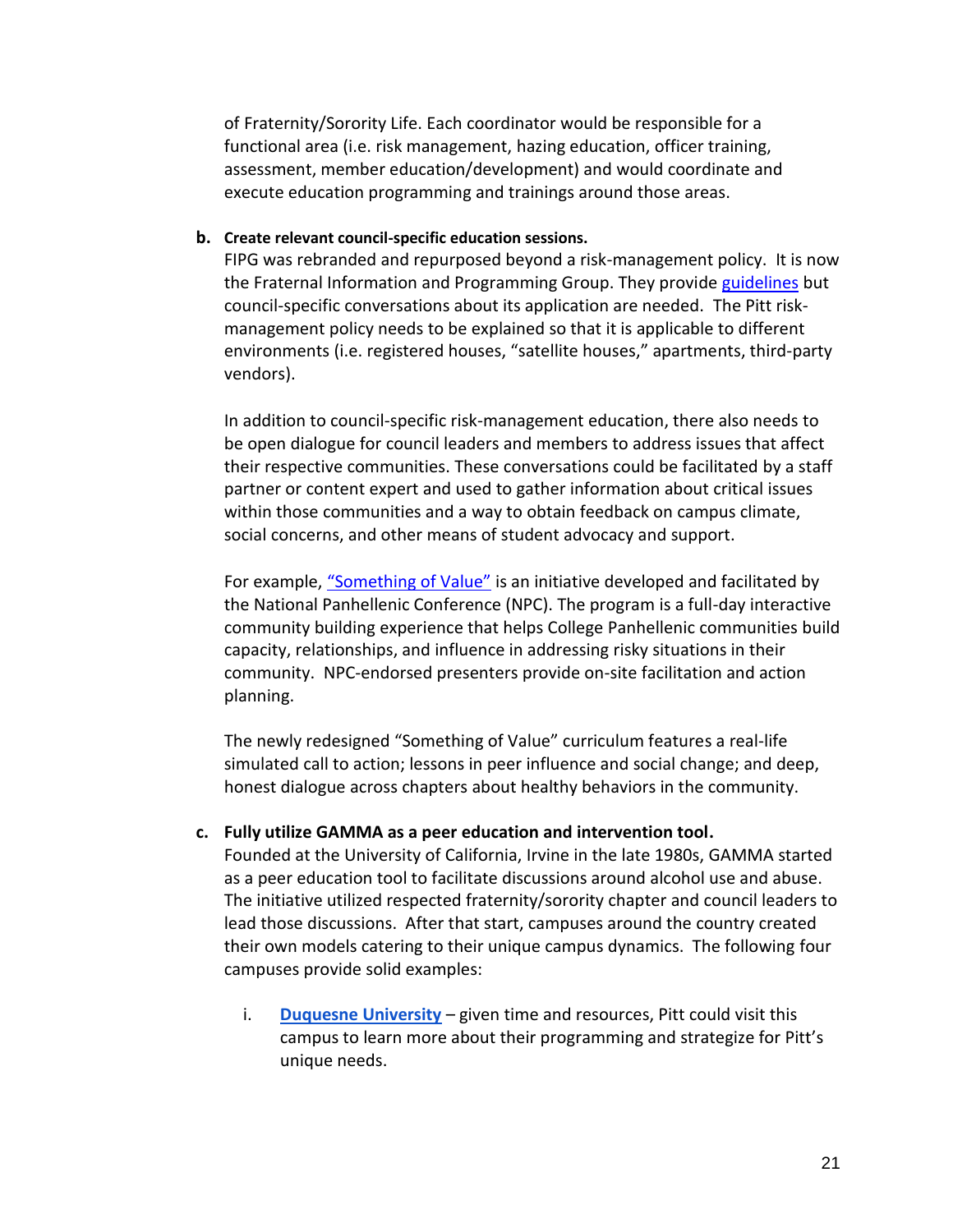- **ii.** "**[The University of Louisville](https://louisville.edu/bricc/gamma)** GAMMA student organization coordinates the Voice of Reason (VOR) Initiative. Voice of Reason is a strategy based on the social diffusion theory. VOR helps drinkers and nondrinkers make safer decisions when in social settings that involve alcohol. Students named the initiative because they find when they are in situations where alcohol is present, it is helpful to have a "voice of reason" to help them make rational, safe decisions."
- **iii. [University of Missouri](https://wellness.missouri.edu/get-involved/gamma/)** fraternities and sororities partner with the campus Wellness Center for programming and peer education.
- **iv. Rutgers University** uses fraternity/sorority members in the education and training process. This encourages more participation within chapters and brings authentic and current experience to the programming provided. They use **[SCREAM theater](http://vpva.rutgers.edu/scream-theater-and-scream-athletes/what-is-scream-theater/)** and their program could be adjusted to meet the needs of the Pitt fraternity/sorority community.
- **d. Strengthen the University-wide peer education program using the [National](https://www.naspa.org/constituent-groups/groups/bacchus-initiatives/research-grants)  [Association of Student Personnel Administrators' \(NASPA\) model](https://www.naspa.org/constituent-groups/groups/bacchus-initiatives/research-grants)** "Initially launched by the BACCHUS Network in 1994, the Certified Peer Educator program has been an asset to health and wellness peer educators, leading to the certification of more than 200,000 individuals since its inception.

"As the higher education landscape has evolved, so have the roles of peer educators - whether in the capacity of traditional health and wellness peer educators, resident advisors, or orientation leaders. Campuses are relying on their students to be curators of change and support systems for their peers, and the CPE program provides foundational-level skills to allow these students to be successful.

"Throughout the 12-hour, 8-module course, students will hone their skill sets to be effective peer educators and leaders."

e. **Invest in community-wide sober monitor training and strengthen bystander intervention education.**

The fraternity/sorority community could benefit from a formalized training process that teaches proper assessment of guests and intervention skills in the event of a crisis. Requiring a percentage of the chapter to be trained and certified ensures that the education and training has depth in each organization. Below are three types of training available.

[TIPS \(Training for Intervention Procedures\)](https://www.tipsuniversity.org/)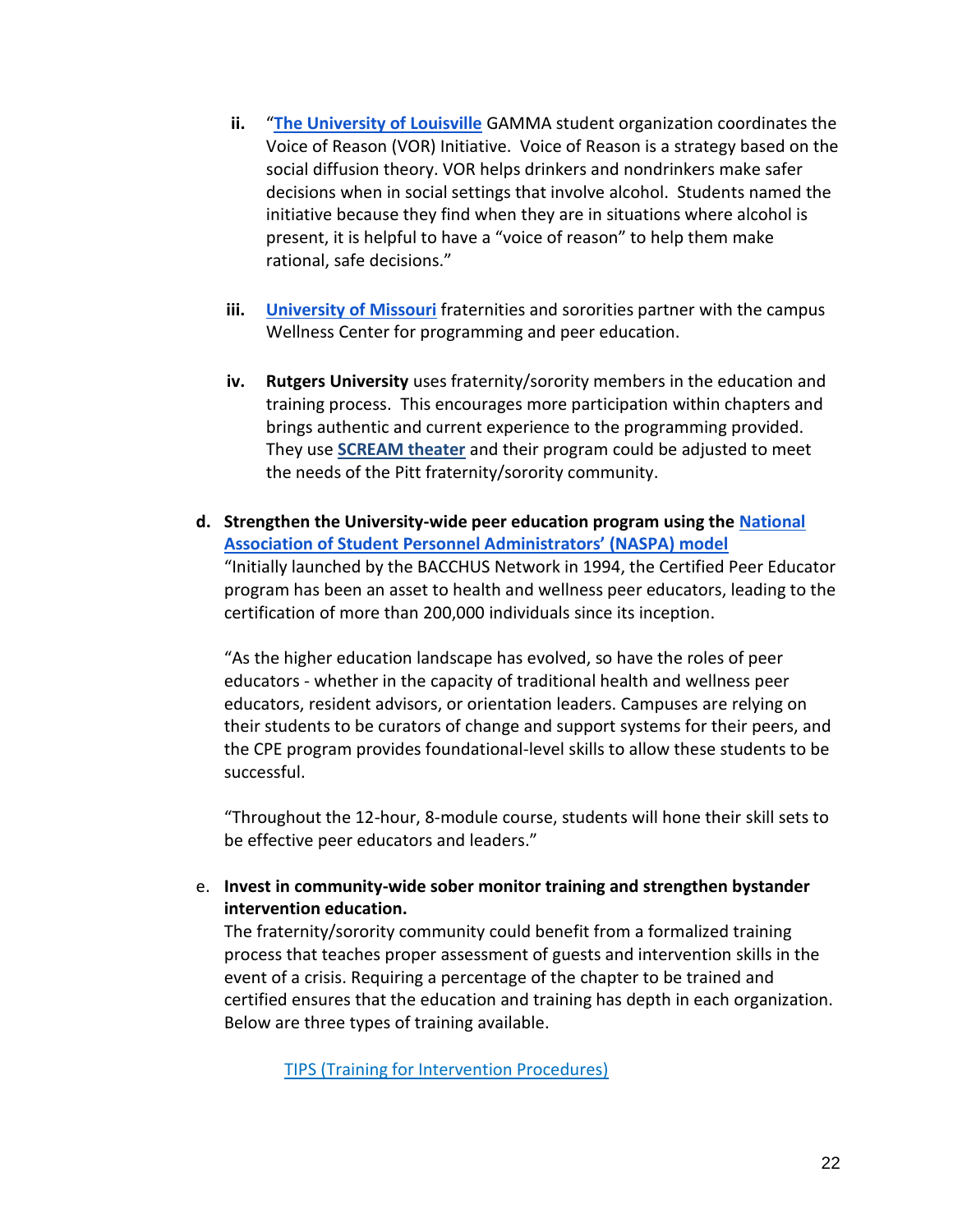#### [ASTP \(Alcohol Skills Training Program\)](https://www.phikappapsi.com/programs/elevate-health-wellness/alcohol-skills-training-program-astp/)

Many national organizations have implemented ASTP as part of their chapter education requirements. This training can also be conducted by campus professionals with chapters that are not required by the inter/national headquarters but are in need of similar education.

#### **[SafeBars](http://safebars.org/)**

This program teaches individuals working at bars, restaurants, or other functions where alcohol may be present how to look for signs of potential sexual harassment and assault. The program can be tailored to the collegiate environment.

- **f. Continue to develop and strengthen the relationship with police.** Take advantage of the opportunities to bring police officers to council and chapter meetings.
	- i. **Encourage participation by the officers who police areas and events as opposed to command officers**. Topics for those meetings should include scenario planning (i.e. what to do if\_\_\_\_ happens; sexual assault; bystander intervention and anonymous reporting; the Pitt amnesty program and related topics).

Another campus example of a [student amnesty policy for alcohol and](https://www.healthyhorns.utexas.edu/amnesty.html)  [drug emergencies](https://www.healthyhorns.utexas.edu/amnesty.html) is from the University of Texas, Austin. Case studies and practical examples are excellent tools to further understanding medical amnesty. The College of William & Mary provides examples for discussion on its [website.](https://www.wm.edu/offices/deanofstudents/services/communityvalues/studenthandbook/alcohol_beverage_policy/good_griffin_examples/index.php)

- ii. **Publish an updated list of recognized chapters/groups for the police each semester.** Include a list of unrecognized groups and any information that can be shared, especially addresses. FSL and upperlevel administrators should discuss their philosophy and strategies for dealing with unrecognized groups.
- iii. **Educate police officers on hazing so they know how to report incidents and to whom.** Establish a multi-disciplinary Hazing Response Team (HRT) which includes police officers. Pennsylvania recently upgraded its hazing laws, and police officers need to be able to identify hazing in subtle as well as obvious forms.
- **iv. Partner with respected and effective police personnel.** Publicize the work of Heather Camp who speaks on sexual assault and promote that partnership. She is in demand with chapters, and her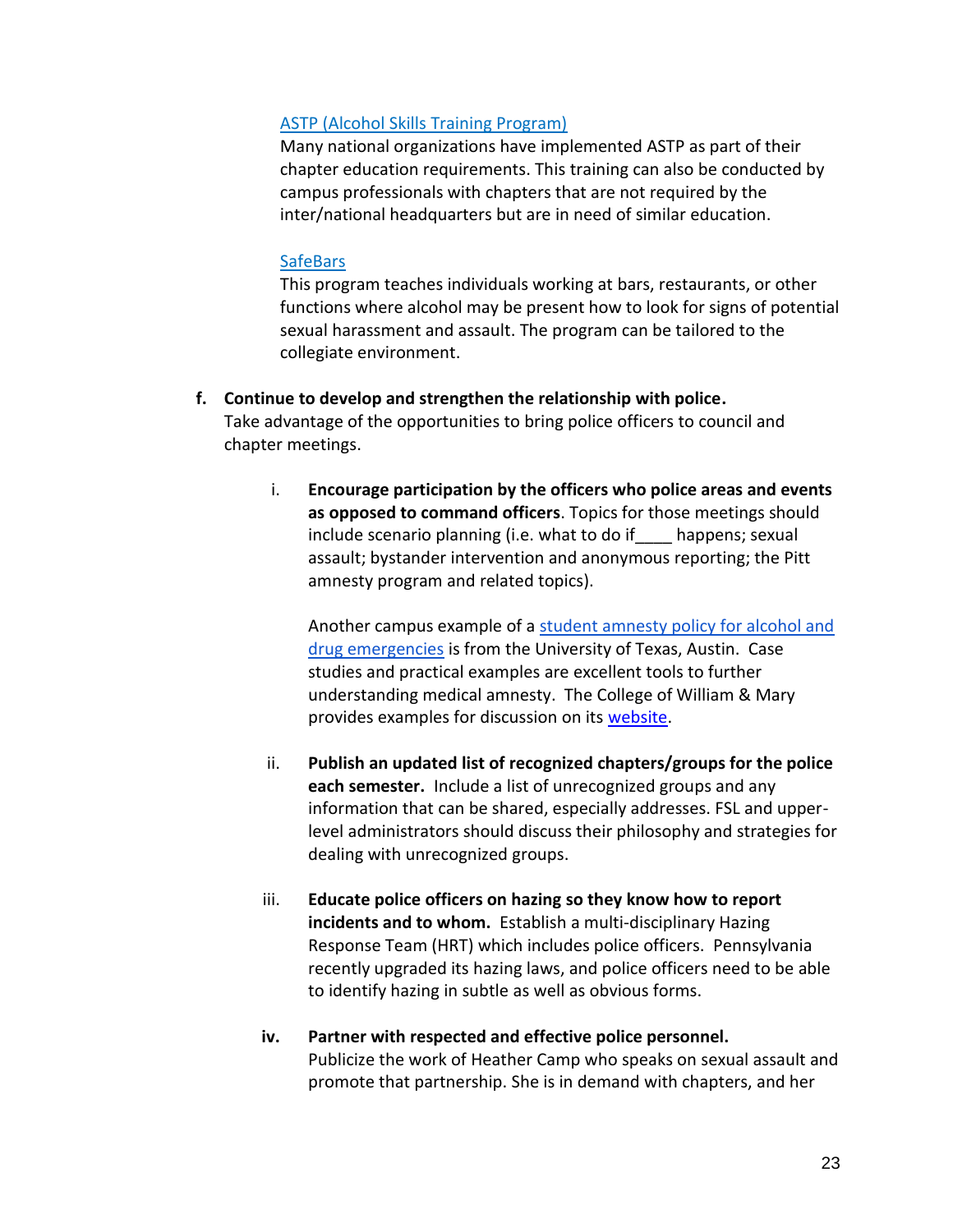work can be expanded because undergraduates find her trainings valuable.

# **v. Strengthen relationships with police with hands-on service initiatives.**

Coordinate opportunities for police and undergraduates to work sideby-side on community service projects to strengthen relationships. The police are available to do more volunteer work with the fraternity/sorority community.

### **g. Scrutinize events.**

# **i. Clearly define a chapter event and educate others.**

While a hard number of members definition, such as eight members, provides guidance to defining an event, the primary factor in defining an event is the association with an organization. That approach is used because that reflects the legal system--that in the event of an injury, any organization that can be identified may be named in a lawsuit.

Some national organizations use a single-digit number to define an event. Others rely upon language such as, "... an event that an observer would associate with the chapter."

The use of "associated with" properly places the emphasis upon the activity and not the venue. That can help addresses concerns and issues with the annex or Ditheridge houses. The outcome is to influence our undergraduates to consider nearly any activity that involves members and alcohol as an event and therefore risk management or health and safety standards apply.

The **FIPG Guidelines** do not specify a specific number for purposes of definition.

# **ii. Empower and educate the Panhellenic chapters about hosted events.**

After decades of "We can't do that," some of the women's national organizations, are making progress towards approving events hosted by women's chapters. These changes will require work by undergraduates and alumnae and a firm partnership with national organizations, but these changes are occurring on other campuses.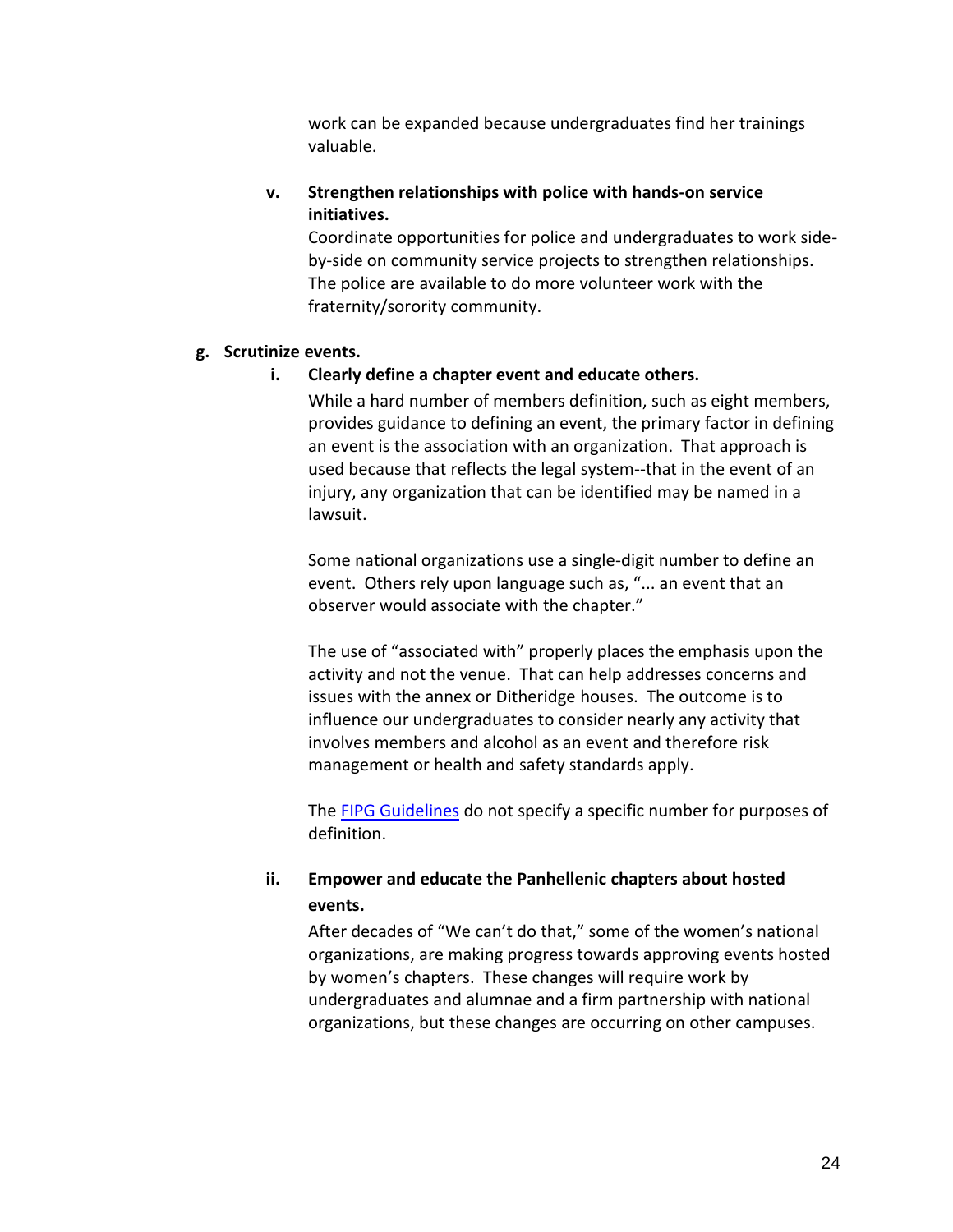The NPC organization's collegiate women are weary of always going to men's venues for events. The empty houses on campus would serve as venues for events hosted by non-IFC fraternities.

### **iii. Publish an FSL calendar of events populated by chapter and council leaders.**

A shared calendar will help people know when large events, registered parties, and other activities will be held. Describe the estimated numbers of attendees and dynamics of those events. Agree upon the individuals and offices who should receive this calendar and have student leaders share this information.

### **iv. Require guest lists for any chapter event with alcohol.**

The guest list must be prepared and submitted at least 24 hours in advance of the event. If Pitt continues to use a registration process for events, then all organizations in the fraternity/sorority community must register their events regardless of the venue. A card swipe system is effective in limiting those in attendance to Pitt students and keeping track of the guest list.

### **v. Enact the BYOB policy or third-party vendor provided events.**

(Note: As it is used in health and safety/risk management discussions, a third-party vendor involves the use of a professional bartender who sells alcohol across a bar to those of legal age.) Both systems reduce liability for the host organization and both systems reduce the amount of alcohol consumed by members and guests.

BYOB (Bring Your Own Beer) and Third-party Vendor (hiring a professional bartender who sells alcohol "over the bar" as at a commercial establishment) have one common factor: an individual makes her or his own choices as to what to drink and how much to drink, within policy limits. And, if these practices are followed, a chapter is not providing, giving or selling alcohol to members or guests. That reduces the amount of alcohol that members or guests may consume and the potential liability involved with an event.

When an organization provides alcohol to guests and members, the legal responsibility for that alcohol and its effect upon each person is arguably assumed by the organization and in some states by individual members of the organization. Since the use of alcohol often contributes to falls from elevated places, sexual assault, physical violence and related issues, the restriction on the type and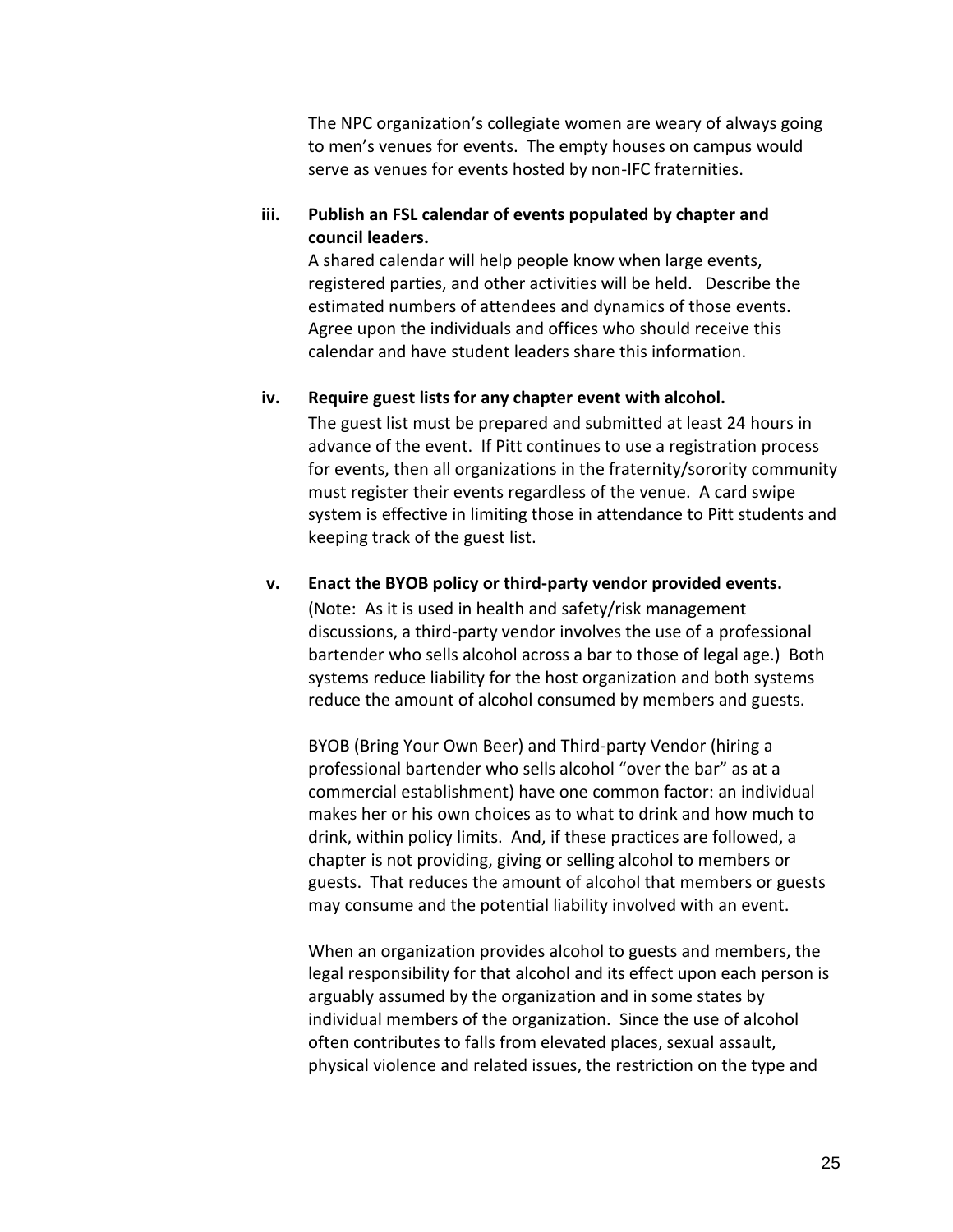amount of alcohol generated through BYOB or TPV contributes to safer events.

# **vi. Provide specific risk management training for NPHC by alumni and/or staff.**

NPHC members may say, "We don't have to worry about risk management because we don't host huge parties with alcohol." However, there are still risks involved at their "dry" events because chapters continue to host pre- and post-event parties and charge a fee at the door. These practices place individuals and chapters at great risk.

# **h. Investigate discounts for substance-free housing.**

Fraternities that are housed on campus should receive a discount for adopting substance-free housing. That translates into no alcohol in the house, 24/7/365. Events can be held at other locations including an empty house. Inter/national organizations Delta Upsilon, Sigma Phi Epsilon, and Beta Theta Pi have adopted substance-free housing in the past 18 months for implementation within 2 years for all chapters.

FarmHouse Fraternity has always had a substance-free housing policy. Phi Delta Theta has been substance-free since 1997. Other groups such as Alpha Tau Omega and Delta Tau Delta are working to bring about similar changes. The University can encourage safer environments and events through discounts and other incentives.

# **i. Strategize for governing councils' self-governance initiatives.**

Push the leadership and responsibility down to the chapter and council leaders. Outline health and safety/risk management expectations but also support and encourage the leaders, whether elected or simply followed, to take control of their chapters and their actions. Begin with the council leaders and encourage them to schedule a closed meeting (undergraduates only) to decide what better and safer events look like and the practices associated with it. They need consensus, not unanimity, to bring about changes. They must share their outcomes.

University administrators, working with council leaders, must decide which violations of policy will be handled or processed by which entity. That should not exclude the governing councils from acting on matters that the University does not consider within its jurisdiction.

# i. **Establish a committee dedicated to town/gown relations.** With the understanding that fraternity and sorority members must coexist with the residents of Pittsburgh, a town/gown relations Tri-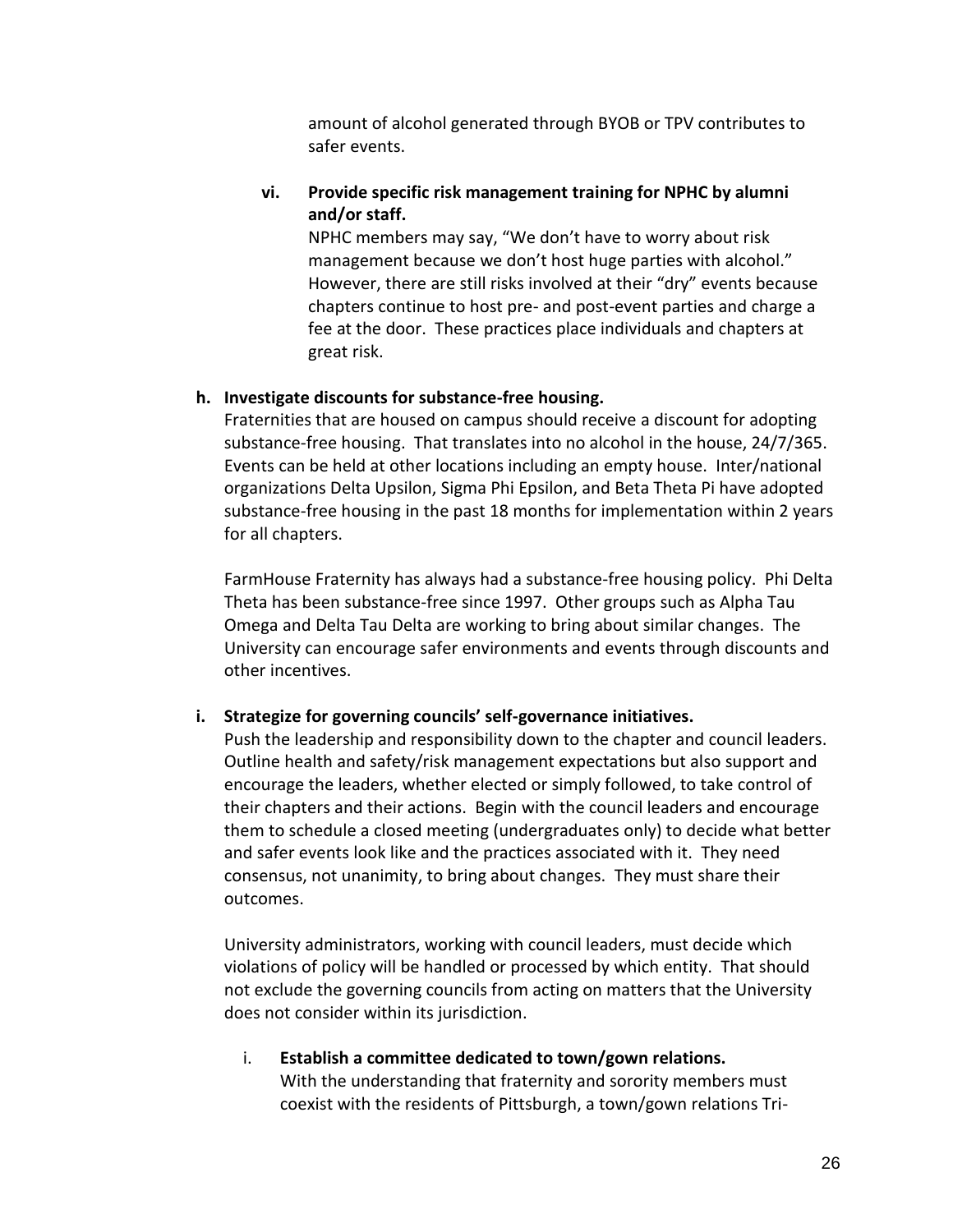Council committee or task force could serve as a bridge between the two communities and work to create healthy partnerships.

This group could serve as a liaison to the police department to better educate the fraternity/sorority community on policies, procedures, and being good neighbors. The membership should be representative of the residential areas highly populated by undergraduates. A maximum of four members from each area (i.e. The Hill, Dithridge). Members of the committee can either be appointed or elected based on the Tri-Council by-laws.

#### ii. **Redefine social fraternity and sorority.**

In the feedback students provided about community engagement, they mainly referenced philanthropy and used the contributions made through philanthropic efforts to justify certain attitudes and behaviors. Help students redefine "social" fraternities and sororities to its true meaning, "contributing to society. "

An emphasis on the service component could educate the fraternity/sorority community on how the money raised is used to enhance the lives of others and give them an opportunity to see the direct impact of those contributions.

#### **3. Alumni and parent interventions and programs for engagement**

#### **a. Start small with alumni initiatives.**

Smaller initiatives, if well targeted, can make a big difference and can also serve as the basis for future successes. The key is to move beyond nondescript and untargeted requests (i.e. "We need money") to more thoughtful inquiries. Something as simple as an email announcing the job plans or job needs of graduating seniors might be a nice way to inform alumni about what is happening on campus and to engage them in job placement or future internship opportunities.

Service initiatives can be undertaken off-campus as well as on-campus. Consider working together with alumni to conduct service projects over the summer, spring, or fall break. To inspire confidence in alumni, initiatives like this must be done in a timely and professional manner. Coaching from the Alumni Affairs staff is strongly suggested.

### **b. Create a list of alumni volunteers.**

Begin by compiling an accurate list of all advisors, corporation officers, and other involved alumni including regional volunteers for all chapters. Cross-check with the inter/national headquarters. Maintain this annually. Share with all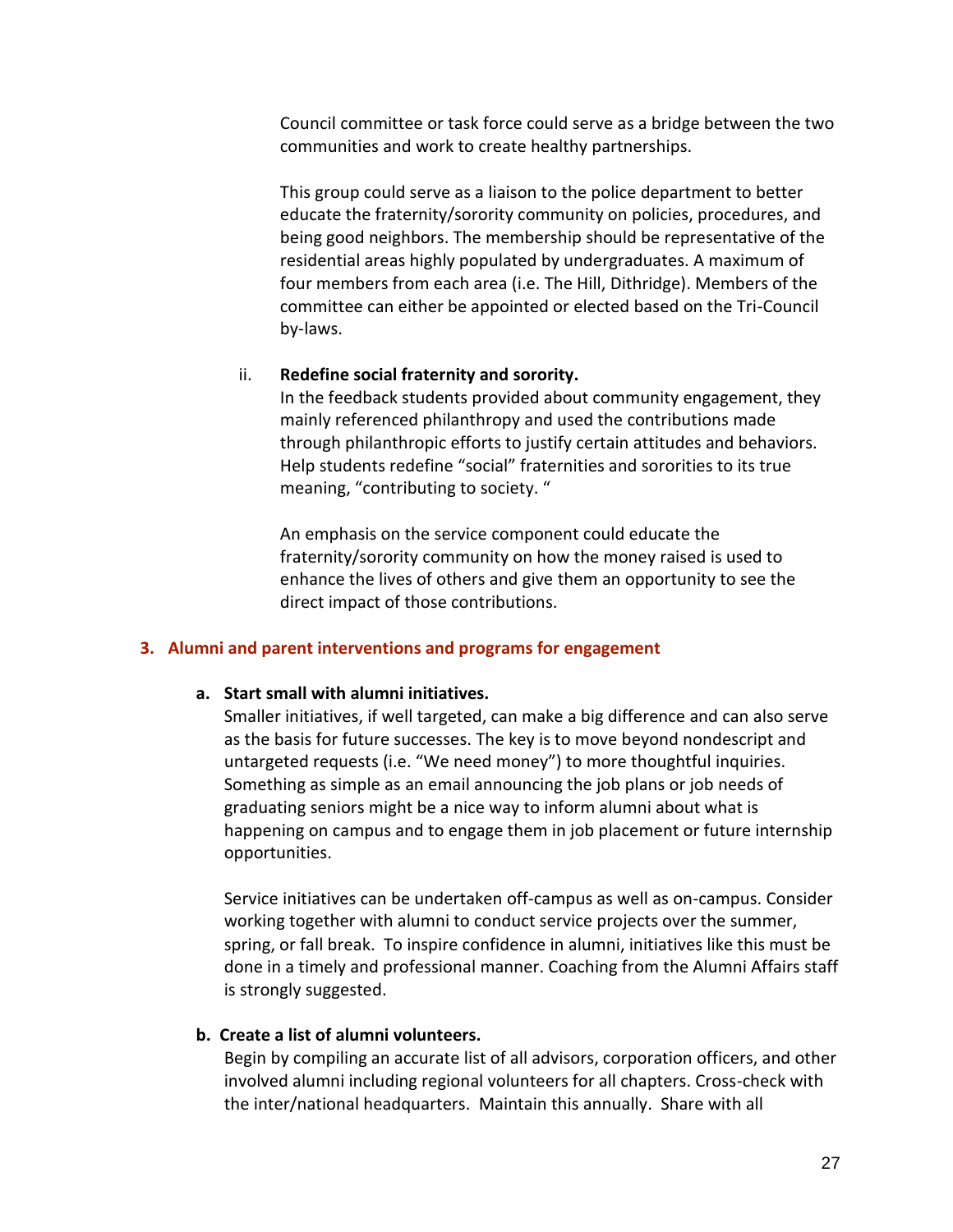volunteers to promote collaboration and communication. This can be distributed during a meeting, event or newsletter.

- **c. Invite alumni to offer their time and talents beyond chapter advisement.** Alumni have talents that might be helpful to the chapter. Give them the opportunity to utilize those talents and to be involved and engaged in specific, positive and community-beneficial activities. Tap them for initiatives which improve the entire community. An involved alumnus is a supportive alumnus.
- **d. Solicit coaching for chapter leaders from headquarters staff on how to manage disruptive alumni.**

For general members and chapter leaders, it is difficult to confront alumni who are disruptive, rude, drunk or just inappropriate at events. Work with headquarters staff and mature, respected alumni to strategize for these instances. Set the tone and communicate firmly via the chapter newsletter and website. Be sure to do this well in advance of events which have become problematic because of alumni behaving badly.

Help alumni understand what behaviors are expected and what is unacceptable in today's changing chapter culture. Rarely are the big donors and/or influential alumni the ones making problems for undergraduates. Rogue alumni are oftentimes young and are those who want to relive their chapter experiences without any fear of sanctions by the chapter.

**e. Develop relationships with alumni and other constituent groups.**  Students are transient. The long-term preservation and progression of the fraternity and sorority community is dependent on engaging alumni and inter/national headquarters representatives and volunteers.

Efforts to engage alumni could focus on increased communication. This can be done by FSL or student leaders. Disseminating templates of content to these constituents via e-newsletters may be a helpful practice. Common content could be developed for all chapters to post on their own websites and other social media sites. This can be done by a Tri-Council leader to ensure information is being shared about the NPHC, Panhellenic and IFC chapters. Working together allows for a holistic approach to championing the fraternity and sorority experience.

### **f. Strategize for regular and ongoing alumni communications.**

The FSL staff can schedule at least one meeting each semester and one in the summer for all alumni volunteers. Have an agenda and keep the meeting to an hour with at least 15 minutes for discussion. Solicit questions and topics ahead of time to keep the discussion focused. Alumni volunteers want and need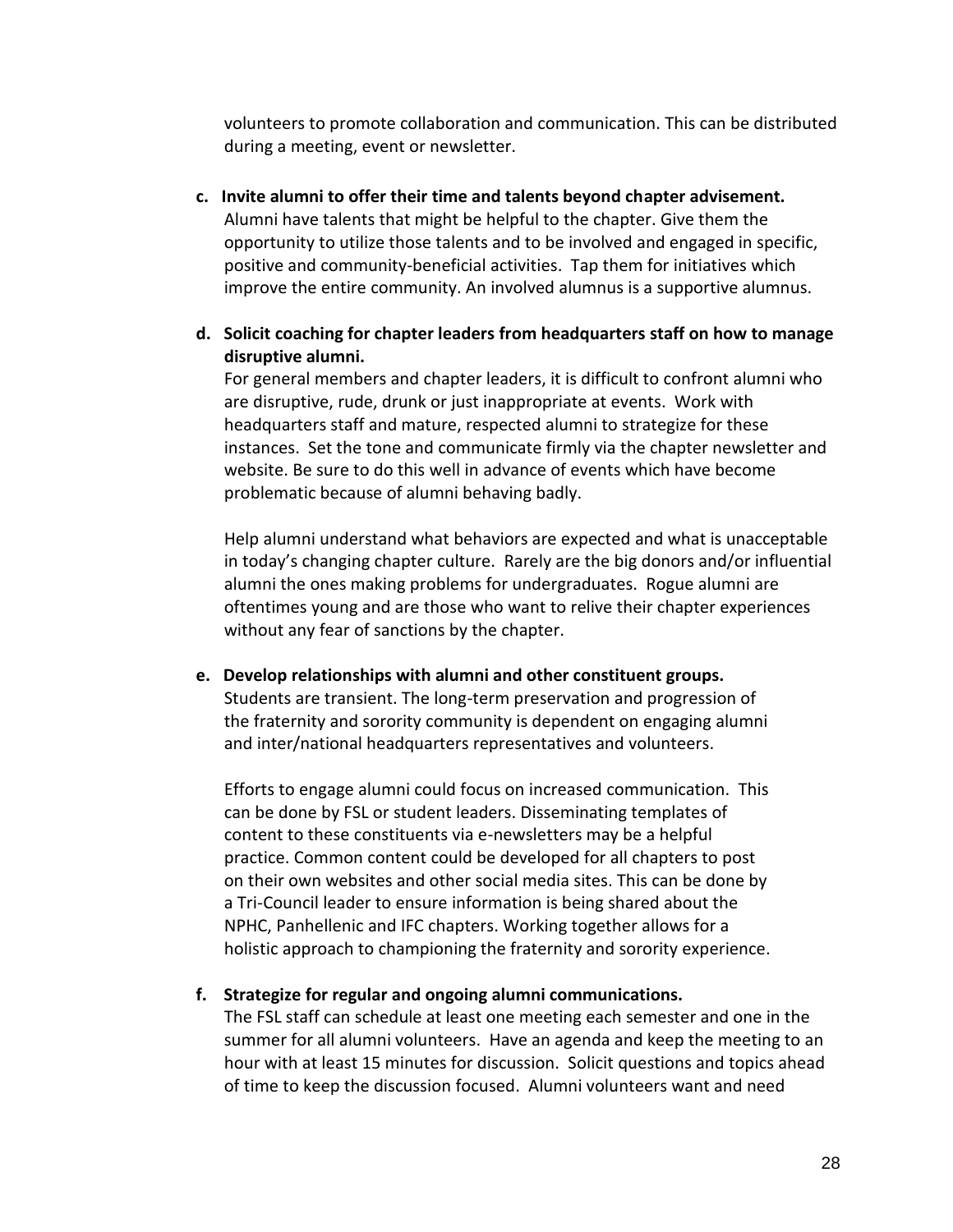comparison data (i.e. how many hours chapter meetings takes, dues, recruitment information, motivation tactics).

### **g. Host an Alumni Summit on alcohol, hazing, and other risk management and safety issues.**

Offer regular meetings, training opportunities, and other educational experiences to help fraternity and sorority alumni, PAM, and other supporters learn about the challenges and opportunities for changing the alcohol culture. Sometimes a one-time, intensive Alumni Summit is the best use of alumni members' time.

### **h. Work to get at least two alumni advisors/mentors for each chapter.**

The job is too big for just one person. And, two heads are better than one when it comes to problem solving and coaching young leaders. Remind people that advisors do not need to be an alumnus from that chapter and from the University of Pittsburgh. A woman can advise a men's chapter and vice versa. The important factor is that that she or he cares.

# **i. Take full advantage of regional events by various national organizations held at the University.**

Pittsburgh is a great convention city. Many inter/national organizations host their regional and national conferences in town. While those are frequently on a weekend, those organizations recruit and contract with experienced and sometimes high-profile presenters. Many of those speakers are willing to offer an additional session or two at no expense for local alumni.

# **4. NPHC Community**

### **a. Educate strategically on hazing, risk management, and intake.**

It is imperative to educate students in a culturally competent manner. If not done so, membership numbers may continue to fall, and students will continue to conduct events that expose their chapters and themselves to unnecessary risk.

The University should provide yearly mandatory education on its hazing and risk management policies. Additionally, it should provide training covering alcohol, drugs, and Title IX. Advisors should be trained on these issues as well.

While providing this education, the University must hold these organizations to the same standards as their IFC/Panhellenic peers, especially in the area of risk management. Provide speakers and/or facilitators that will allow dialogue regarding risk management and hazing issues unique to NPHC, as well as opportunities to attend the Northeast Greek Leadership Association [\(NGLA\)](https://www.ngla.org/2019-ngla-annual-conference),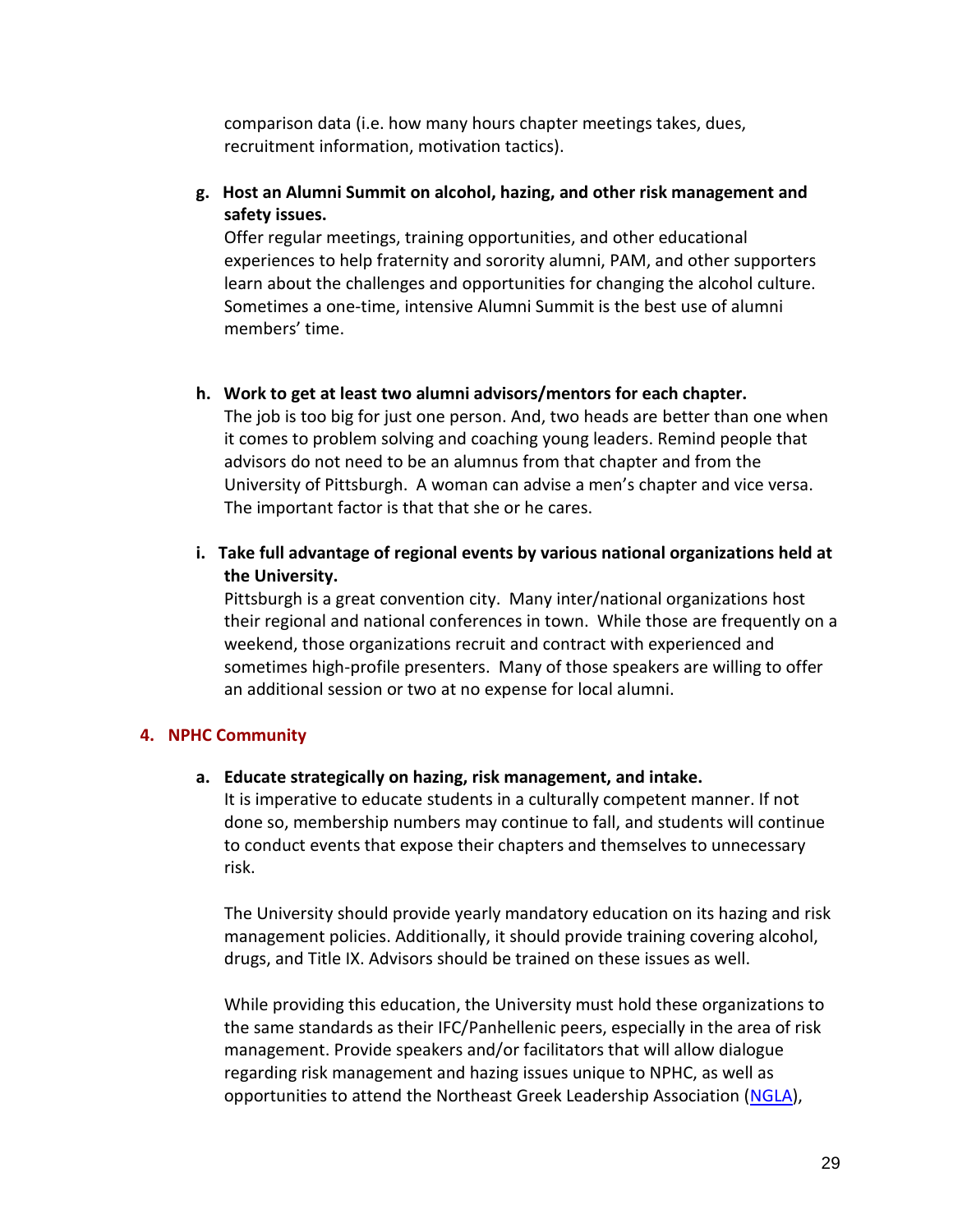Association of Fraternal Leadership and Values [\(AFLV\)](https://www.aflv.org/page/AFLVCentral), and th[e Miseducation of a](http://theharborinstitute.com/miseducation.asp)  [Black Greek,](http://theharborinstitute.com/miseducation.asp) for students in these organizations to learn specific leadership skills.

#### **b. Draft a policy on chapter size.**

The university does not currently have a minimum membership number requirement. One (1) out of the six (6) chapters is currently meeting their minimum insurance requirement of seven (7) students. This should be a transparent and collaborative process that considers the demographics of the University, resources provided by the University, additional marketing, education, and exposure to the broader University community. Many institutions have instituted a minimum standard to encourage recruitments within the groups represented. This will also require the University to have a transparent process for enforcement, the opportunity to appeal, and detailed steps to return to campus.

#### **c. Engage with the larger fraternity/sorority community.**

While the Tri-Council is great at connecting leaders within the community, the members of the NPHC still do not feel connected. Students do feel supported by CCLD and upper administrators, but they need to be continually engaged in all aspects of their experience as members.

The NPHC community has strong traditions they want to showcase, and it is important to encourage participation by IFC/ Panhellenic members in the NPHC traditions in an authentic manner. More NPHC students should be a part of the planning of Greek Week, orientation, New Member Orientation, and Greek 101. There is a sense the members of this council are not held accountable to participate because of their small chapter size, and there is not an emphasis by the office to have IFC/ Panhellenic support NPHC events.

### **d. Contextualize programming and services.**

The NPHC organizations nationally, as well as at Pitt, are unique in their program offerings. They provide a wide variety of programming for the campus and community at large to fulfill their respective organization requirements.

When working with these groups, professional staff should request the calendar of semesterly events, as well as keep track of on- and off-campus programs the chapters participate in. It is critical to understanding the difference between the NPHC organizations and their IFC/ Panhellenic counterparts by contextualizing their amount of programming. This is where professional staff can assist the chapters by connecting them to on-campus resources.

To assist in increasing their visibility, professional staff should encourage chapters to do more programming and service on campus as opposed to off campus. The increased visibility of the positive aspects of the chapters'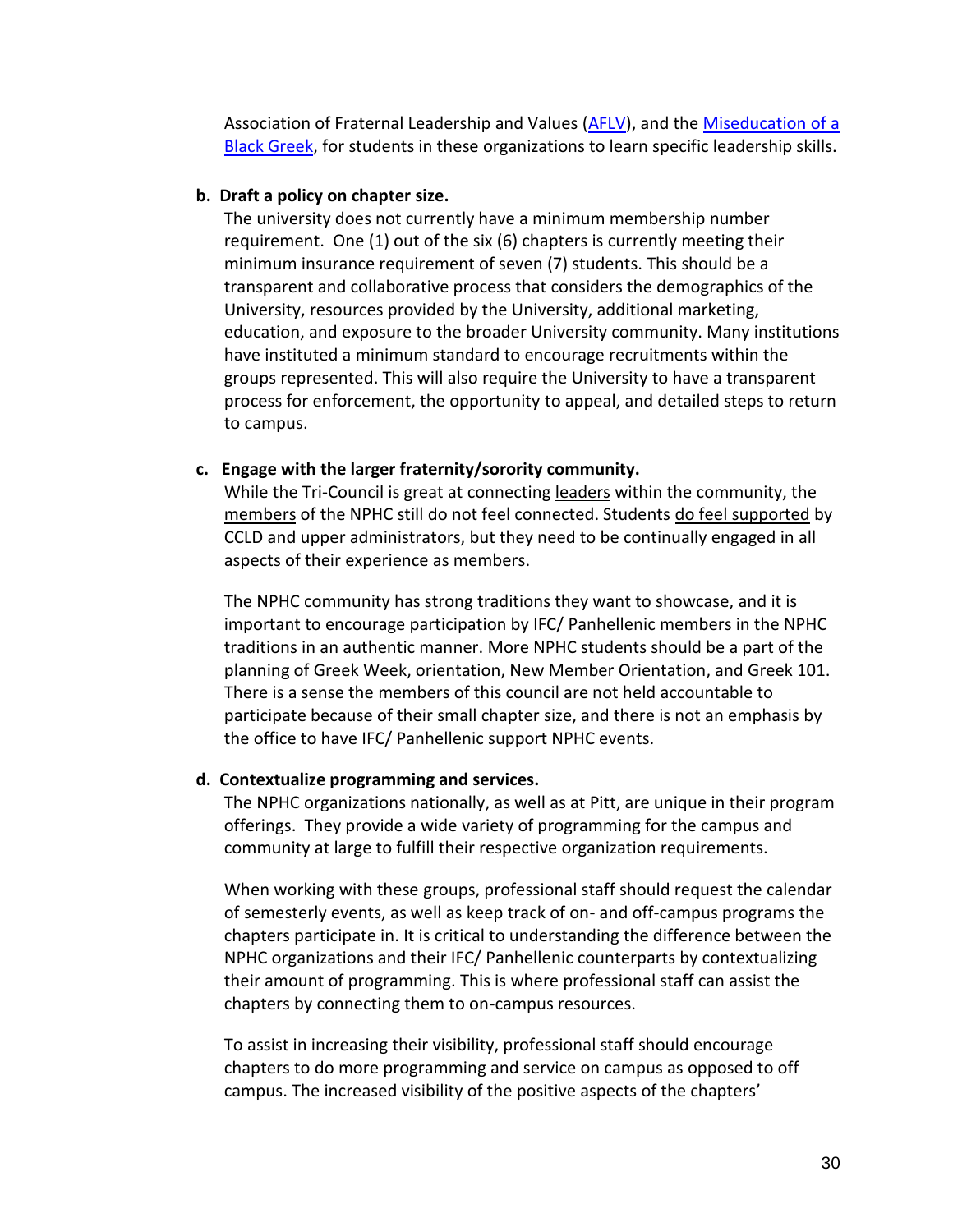programming/services will help attract quality candidates and increase interest in the organizations more broadly.

### **e. Focus on building the council.**

Organization members tend to believe the NPHC governing body is secondary to their chapter; however, it is critical that students understand that their affiliation with the council and the effectiveness of the council is just as important as their individual chapter. Fortunately, the University is already in the process of hiring a full-time program coordinator to focus on their council and chapter development.

Council and chapter development should focus on building unity within the council, connecting the members of the council with more faculty and staff that do not generally interact with NPHC organizations, and addressing the exclusivity and secrecy mentality. The NPHC should conduct an annual planning retreat as well as attend conferences geared towards the development of that council and the individual organizations within.

#### **5. Additional Best Practices**

**a. Create and implement a Pitt fraternity/sorority life mission/values statement.** Upon review of the Pitt Greek Life website, there was no collective statement expressing the mission and values of the office. Thoroughly outlining the office's duties, its constituents, and its expectations and philosophy would be beneficial information for interested students, parents, alumni, and members of the Pitt fraternity/sorority community. The Pitt Office of Cross Cultural and Leadership Development (CCLD) [vision and mission statement](https://www.studentaffairs.pitt.edu/ccld/about/) can serve as a model.

#### **b. Assess needs around program needs.**

Conduct a needs-based assessment to identify programming areas lacking support and create a list of potential partnerships to close the gaps in programming.

Part of self-governance is proactive work. The FSL staff can work in conjunction with Student Health Services and the University Counseling Center to develop programming targeted at problematic issues within the fraternity/sorority community.

- i. Creating safe social environments
- ii. Confronting inappropriate behavior from chapter members
- iii. Mental/emotional health
- iv. Consent
- v. Signs and symptoms of alcohol/drug use, abuse, and dependence
- vi. Making suggestions and referrals for assistance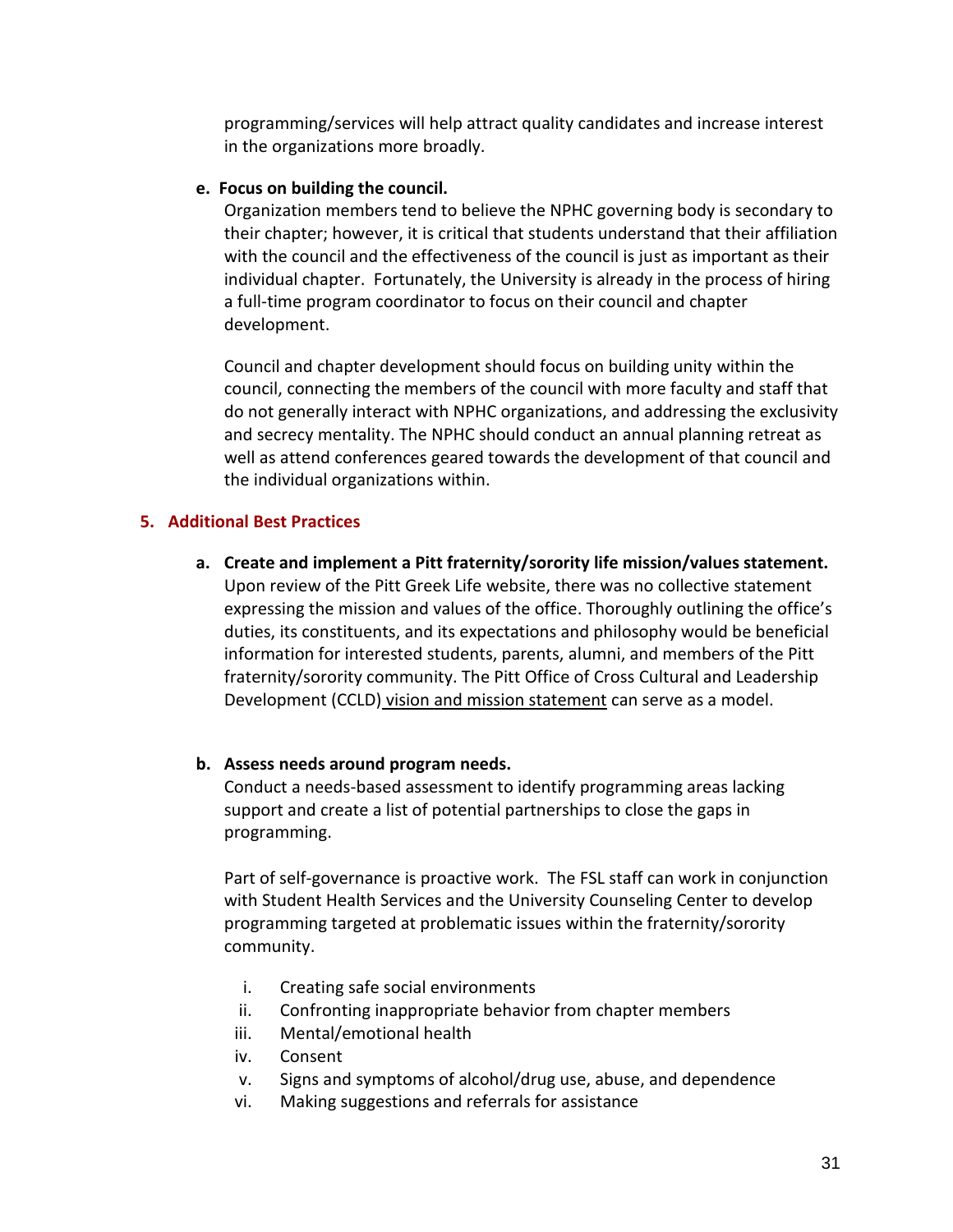- vii. Allyship, Violence Prevention, and Survivor Assistance
- c. **Create intentional programming geared toward the incorporation of the Pitt Promise.**

The Pitt Promise is comprised of many values that are congruent with the mission and values of fraternities and sororities. The CCLD office could institute programming and activities directly related to the Pitt Promise as a means of helping to bring the fraternity/sorority community expectations in closer alignment with institutional expectations of conduct in and out of the classroom.

Examples of programming could include a speaker series, community service projects, social media campaigns, and open town halls.

d. **Create an incentive-based process connected to accreditation program that adds credibility to being recognized by University.**

The vast majority of campus accreditation programs provide member chapters with a list of expectations, a rubric to measure progress, and a ranking that dictates a particular status based on achievement of those expectations. There are very few of these processes that extend beyond an award or recognition of high performance.

Working with student leaders could help determine what kind of incentives would motivate stronger participation, encourage buy-in from the chapters, and increase investment in the accreditation process. This will also help aid the chapters in explaining how beneficial university recognition is and how this experience greatly differs from those in unrecognized organizations.

e. **Establish training for alumni, campus advisors, and other connected supporters about the conduct process.**

Work in conjunction with the Office of Student Conduct to provide organizational support about and through the conduct process. A sample program from Rutgers University-New Brunswick can be seen at thei[r website.](http://studentconduct.rutgers.edu/student-conduct-processes/campus-advisors/) Lehigh University also has an [accreditation program.](https://studentaffairs.lehigh.edu/content/accreditation)

f. **Explore the creation of an Advisory Board consisting of fraternity/sorority students/alumni and staff and staff partners.**

A major strength that was identified in the report was the willingness of University administration to support the Pitt Greek community. It was also pointed out that there are many administrators at Pitt who are members of fraternities and sororities.

Establishing a direct line of communication between undergraduate Greek leadership, alumni, and University administration could help to provide a space